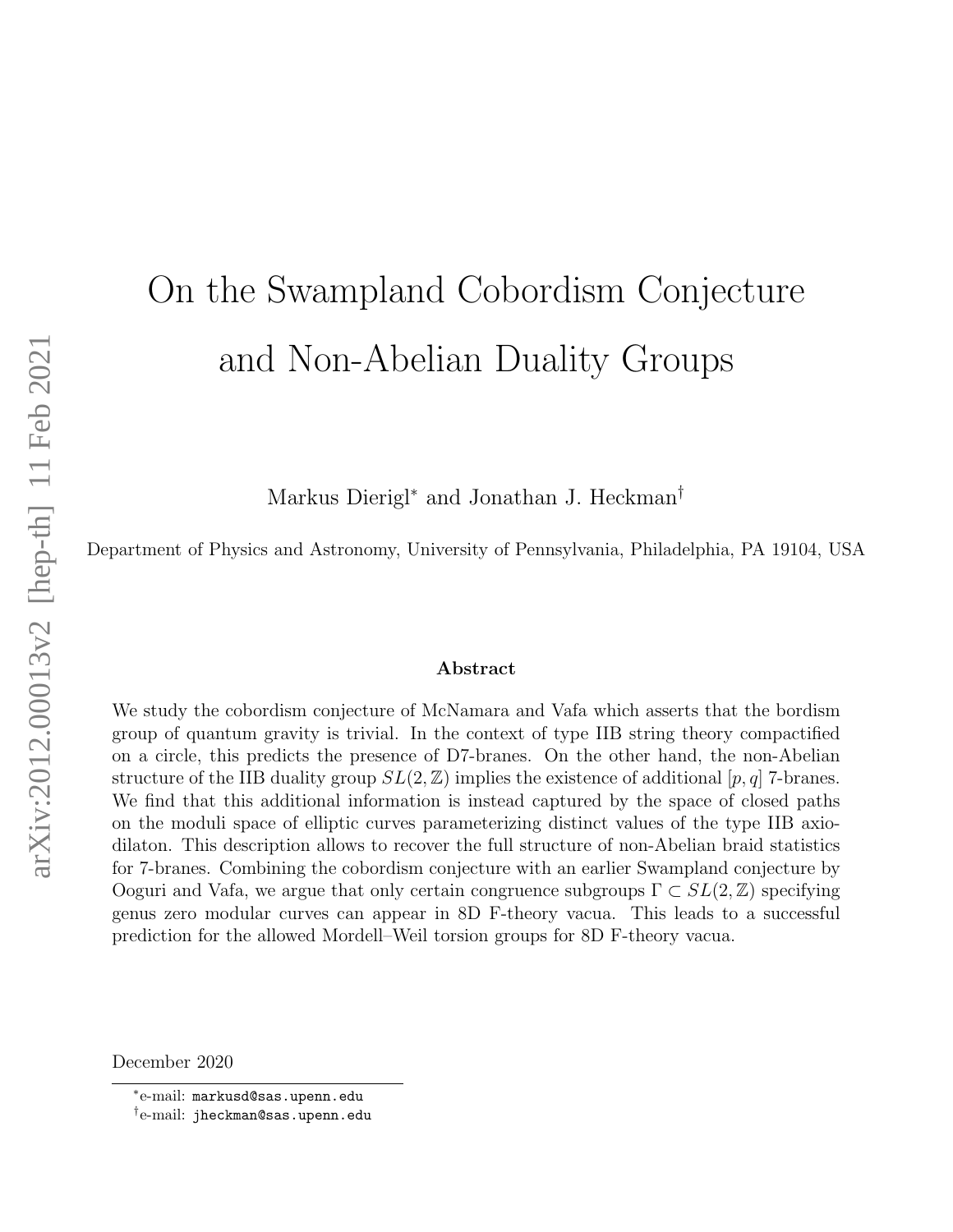## Contents

| 1 Introduction                                                              | $\overline{2}$ |
|-----------------------------------------------------------------------------|----------------|
| 2 Bundles, Branes, and Bordisms                                             | 5              |
| 3 Branes and Modular Curves                                                 | 8              |
| 4 Bottom Up Bound on Mordell–Weil Torsion                                   | 13             |
| 5 Conclusions                                                               | 16             |
| A Atiyah-Hirzebruch Spectral Sequence for $\Gamma \subset SL(2,\mathbb{Z})$ | 18             |
| <b>B</b> Genus Zero Congruence Subgroups                                    | 20             |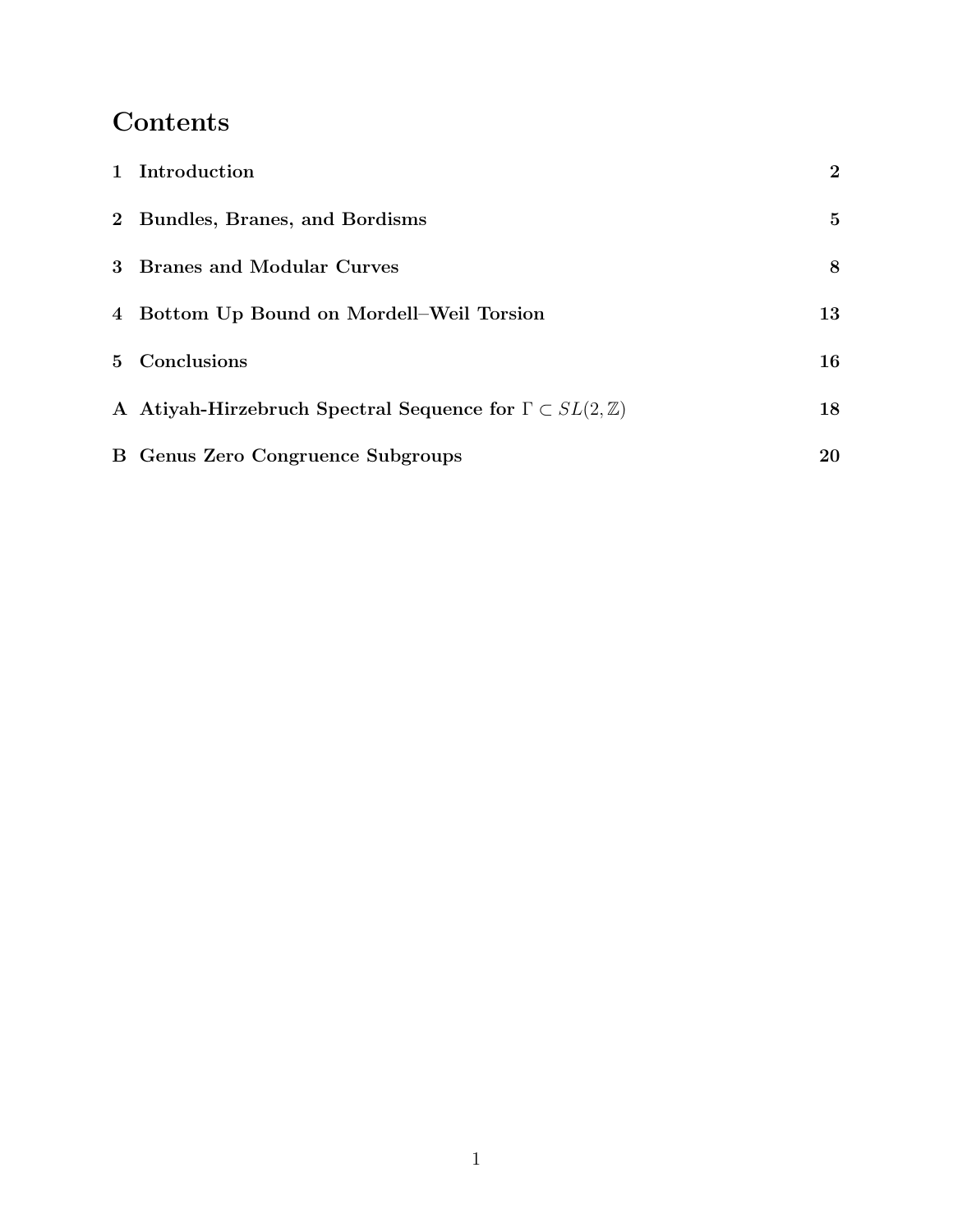#### <span id="page-2-0"></span>1 Introduction

The central question of high energy theory revolves around understanding the unification of quantum mechanics and gravity. From the standpoint of effective field theory, coupling a quantum field theory to gravity appears to impose seemingly mild conditions on the structure of higher dimension operators. On the other hand, explicit string constructions always appear to impose a far greater amount of structure on the low energy effective field theory, suggesting that present bottom up considerations provide only a partial understanding of UV consistency.

In recent years these conditions have been systematized into a set of interconnected "Swampland Conjectures"  $[1, 2]$  $[1, 2]$  (see also  $[3, 4]$  $[3, 4]$ ). In fact, for supersymmetric theories in ten dimensions, string theory is universal [\[5,](#page-21-4)[6\]](#page-21-5), and there is some hope that this notion of string universality can be extended to lower-dimensional systems (see e.g. [\[7,](#page-21-6) [6,](#page-21-5) [8](#page-21-7)[–10\]](#page-21-8)).

Our starting assumption, as in [\[11\]](#page-21-9) (see also [\[9,](#page-21-10) [10\]](#page-21-8)), is that the underlying theory of quantum gravity is unique. This should be understood as the statement that there are finite energy defects that can interpolate between all possible vacua after a full compactification of the theory. Often this notion of connectedness demands the introduction of new ingredients in the theory which can be identified with physical objects. In particular, this is the case in situations where the bordism group of a bundle is non-trivial. The defects then trivialize this Abelian group and thus eliminate the appearance of corresponding global symmetries that would render the theory inconsistent.

In reference [\[11\]](#page-21-9) this was formalized as the conjecture that the bordism group of quantum gravity is trivial, namely  $\Omega^{\text{QG}} = 0$ . One can extend this to reference a quantum theory of gravity with D macroscopic dimensions  $\Omega^{QG,D}$ , as well as compactifications to  $D - k$ large dimensions by taking  $k$  of them to be small. In this case, there is a standard notion of a bordism group  $\Omega_k$ , with  $k+1$  denoting the dimension of the "bulk manifold" for a k dimensional boundary. While arguments involving black objects and global symmetries strictly only apply for  $k \geq 3$ , it is still believed that all the above groups have to vanish.<sup>[1](#page-2-1)</sup> That being said, these considerations are in close accord with what can be realized in explicit string compactifications, and this lends significant credence to the overarching physical principles in play.

Our operating assumption in this paper will be that the cobordism conjecture is a wellmotivated physical principle which is satisfied in any putative theory of quantum gravity. In other words, it imposes necessary conditions on the structure of a quantum gravity theory. Remarkably, this is enough to predict the existence of specific objects which trivialize the bordism group of quantum gravity. Turning the discussion around, a natural question to ask is whether the full spectrum of branes can be predicted from the triviality of the bordism group  $\Omega^{\text{QG}}$ .

<span id="page-2-1"></span><sup>&</sup>lt;sup>1</sup>Note also that there are general caveats for Swampland criteria in theories with  $D \leq 3$  spacetime dimensions since in these cases there are no local degrees of freedom for the graviton.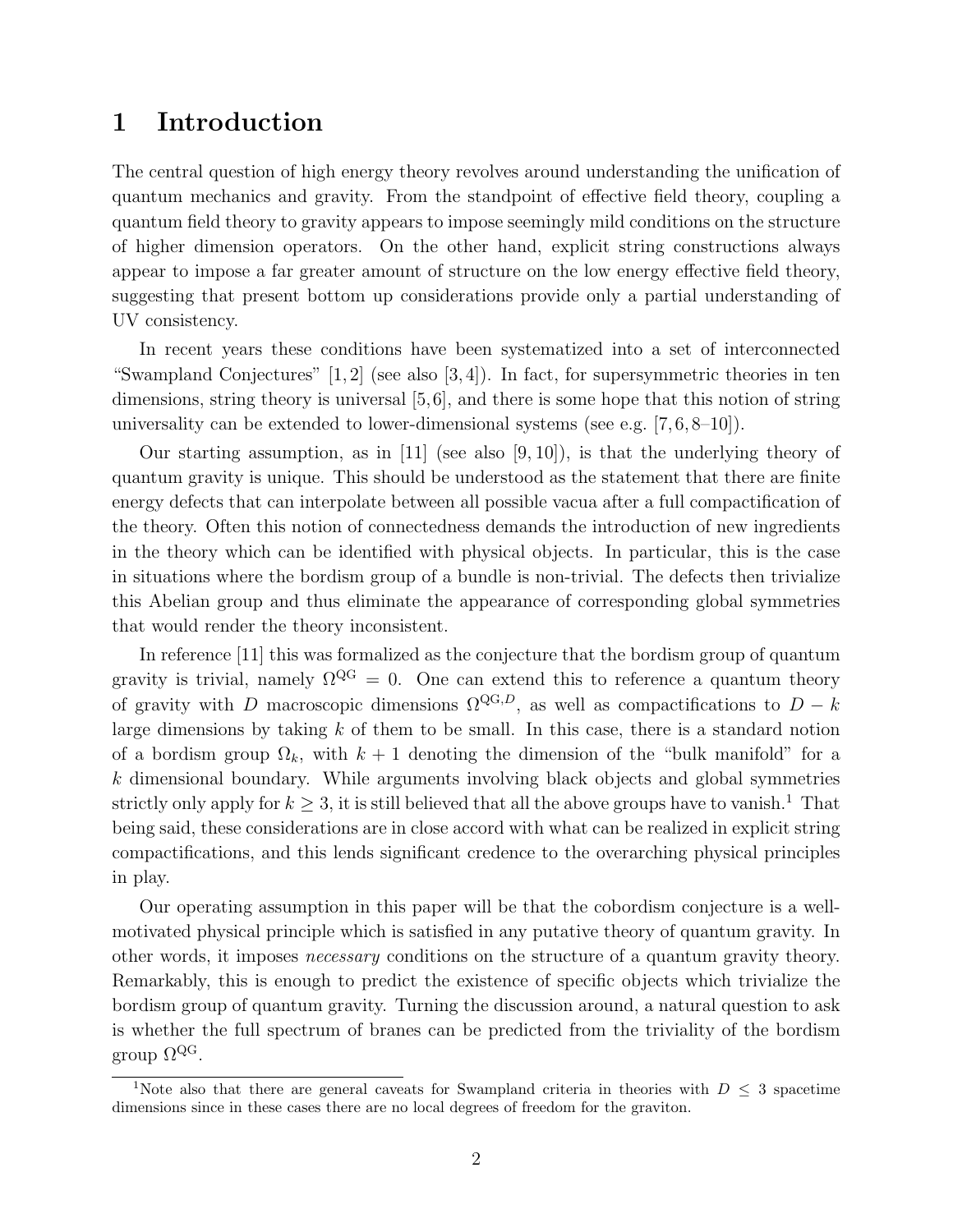An interesting test case is type IIB string theory since it has a non-Abelian duality group and a rich spectrum of codimension two defects known as  $[p, q]$  7-branes. The appearance of both features leads to non-trivial additional data beyond what one would expect to be captured by just a bordism group since bordism groups are generalized homology theories and as such are only sensitive to Abelian structures. As one might expect, we find that the bordism group of  $SL(2, \mathbb{Z})$  does indeed predict the appearance of D7-branes.

This begs the question as to whether we can deduce the full spectrum of  $[p, q]$  7-branes and their statistics using some mild generalization of the cobordism conjecture. We propose to accomplish this by tracking non-trivial duality twists in circle compactifications of type IIB string theory. These can be related to closed paths in the moduli space of the axio-dilaton  $M$ . For the duality bundles on the boundary circle to trivialize in the two-dimensional bulk one needs to include physical objects of codimension two, which induce general  $SL(2, \mathbb{Z})$ monodromies. These are exactly the  $[p, q]$  7-branes of the type IIB setup. In terms of M these physical defects are associated to a deformation of the closed paths across distinguished points given by the cusps and elliptic points of the modular curve (for  $SL(2, \mathbb{Z})$  these are located at  $\tau = i\infty$ ,  $\tau = i$ , and  $\tau = e^{2\pi i/6}$ ). Tracking the non-Abelian nature of the orbifold fundamental group we can recover the full spectrum and non-Abelian statistics of the 7 branes. After the inclusion of these codimension two objects the moduli space is compactified to  $\mathbb{P}^1$ , for which all closed paths are contractible and the  $SL(2,\mathbb{Z})$  bundles trivialize. We therefore define a generalization of the cobordism conjecture for codimension two objects predicted from the duality group acting on  $\tau$  and analyze it in the context of type IIB string theory with duality group  $SL(2, \mathbb{Z})$ , and its non-perturbative formulation in terms of F-theory  $[12-14]$  (see e.g.  $[15-18]$  $[15-18]$  for recent reviews).

These concepts can equally well be applied to duality groups  $\Gamma \subset SL(2,\mathbb{Z})$ . In this case, the analogous condition makes reference to the moduli space specified by the modular curve  $\mathcal{M}_{\Gamma} = \mathbb{H}/\Gamma$  and its compactification  $\overline{\mathcal{M}}_{\Gamma}$  after the inclusion of the available 7-branes, with H the upper half plane. For  $\Gamma$  a congruence subgroup of  $SL(2,\mathbb{Z})$  the corresponding compactified modular curves are Riemann surfaces. One therefore concludes that all possible Γ-bundles on the circle trivialize in the higher-dimensional bulk only if the obtained modular curve is genus zero and has no non-trivial one-cycles. This shows that the moduli space needs to be simply connected after the inclusion of the codimension two defects, in accord with the conjecture of reference [\[2\]](#page-21-1). Moreover, we immediately deduce that there is a finite number of allowed duality groups since  $\overline{\mathcal{M}}_{\Gamma}$  is only a genus zero curve for a certain choices of subgroups  $\Gamma \subset SL(2,\mathbb{Z}).$ 

Quite remarkably, these choices do appear in the setup of F-theory compactifications in the presence of torsional sections  $[19–21]$  $[19–21]$  (see e.g.  $[22]$  for a recent review)! This data is captured by the so-called Mordell–Weil (MW) group and has direct physical implications on the global realization of the gauge group in the theory. In this sense, the presence of non-trivial MW torsion can be understood as the gauging of (part of) the center 1-form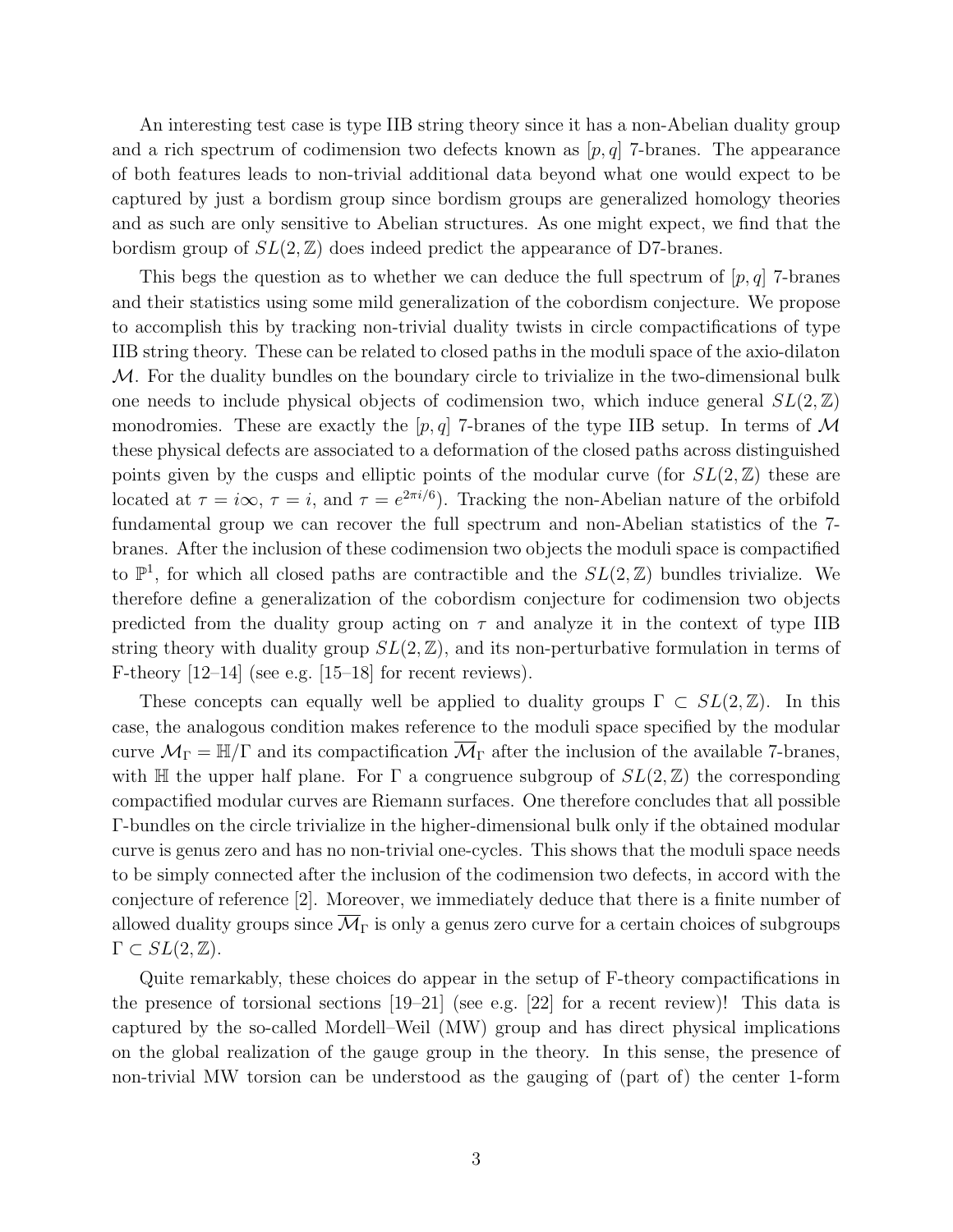symmetries.<sup>[2](#page-4-0)</sup> In [\[8\]](#page-21-7) it was shown that the number of consistent quantum gravity theories in eight dimensions with non-simply connected gauge groups are severely restricted by a mixed anomaly involving the dynamical higher-form fields of the supergravity theory as well as the discrete center 1-form symmetries, see also [\[10\]](#page-21-8) for an alternative approach leading to similar constraints. It was found that the vanishing of the anomaly has a beautiful connection to the geometry of elliptically-fibered K3 manifolds. In this way bottom up field theory arguments allow one to exclude most of the models that cannot be derived from F-theory on an elliptic K3, or heterotic string theory on a  $T^2$ , see e.g. [\[28\]](#page-22-6).

While some of the string theory analyses above strongly rely on the full classification of MW lattices for extremal elliptically-fibered K3 manifolds [\[29](#page-23-0)[–33\]](#page-23-1), our criterion leads to a complementary viewpoint fully utilizing the presence of the duality group. Specifically, employing the refinement of the cobordism conjectures in the case of circle compactifications of type IIB we can reconstruct the full set of branes realized in the theory as well as their non-Abelian statistics under monodromy processes. For the congruence subgroups  $\Gamma \subset SL(2,\mathbb{Z})$ we further find consistency constraints which restrict the presence of torsional sections. This leads to a set of possibilities slightly larger than the realized models in F-theory on elliptically-fibered K3 manifolds. The mismatch is explained by further constraints for a compact geometry and the preservation of supersymmetry. Essentially, this boils down to the further condition that we need precisely 24 7-branes to avoid any deficit angle in the passage from 10D to 8D vacua. So in the end we find a perfect match between the realizations of MW torsion for elliptically-fibered K3 manifolds and restrictions imposed by our proposed generalization of the cobordism conjecture.

While we have presented some extremely non-trivial checks of our proposal in the context of type IIB vacua, we expect that these considerations apply for any quantum theory of gravity with  $D$  macroscopic dimensions in which we have a non-Abelian duality group which acts on a physical parameter space and predicts the existence of codimension two defects. A particularly interesting case is that of  $4D U(1)$  gauge theory with stringlike defects. In this case, we expect that in such theories, coupling to gravity imposes strong constraints on admissible duality groups.

The rest of this paper is organized as follows. In section [2](#page-5-0) we review the cobordism conjecture and discuss its generalizations for circle reductions of type IIB string theory. The non-Abelian structure of the defects originates from the non-Abelian  $SL(2, \mathbb{Z})$  duality group. We then point out the connection to closed paths on the modular curve of the theory in section [3.](#page-8-0) In section [4,](#page-13-0) we extend the arguments to general congruence subgroups  $\Gamma$  of  $SL(2,\mathbb{Z})$ . In these cases we find that the modular curve of consistent models has to be of genus zero. For compact supersymmetric configurations, we further find that the only allowed setups are realized by elliptically-fibered K3 manifolds. We conclude in section [5](#page-16-0) and present some potential avenues of further investigation. Some technical details about the

<span id="page-4-0"></span><sup>&</sup>lt;sup>2</sup>See [\[23,](#page-22-7)[24\]](#page-22-8) for a general discussion of higher-form symmetries and their gauging, as well as [\[25–](#page-22-9)[27,](#page-22-10)[8\]](#page-21-7) for their explicit realization in terms of F-theory compactifications to six and eight dimensions.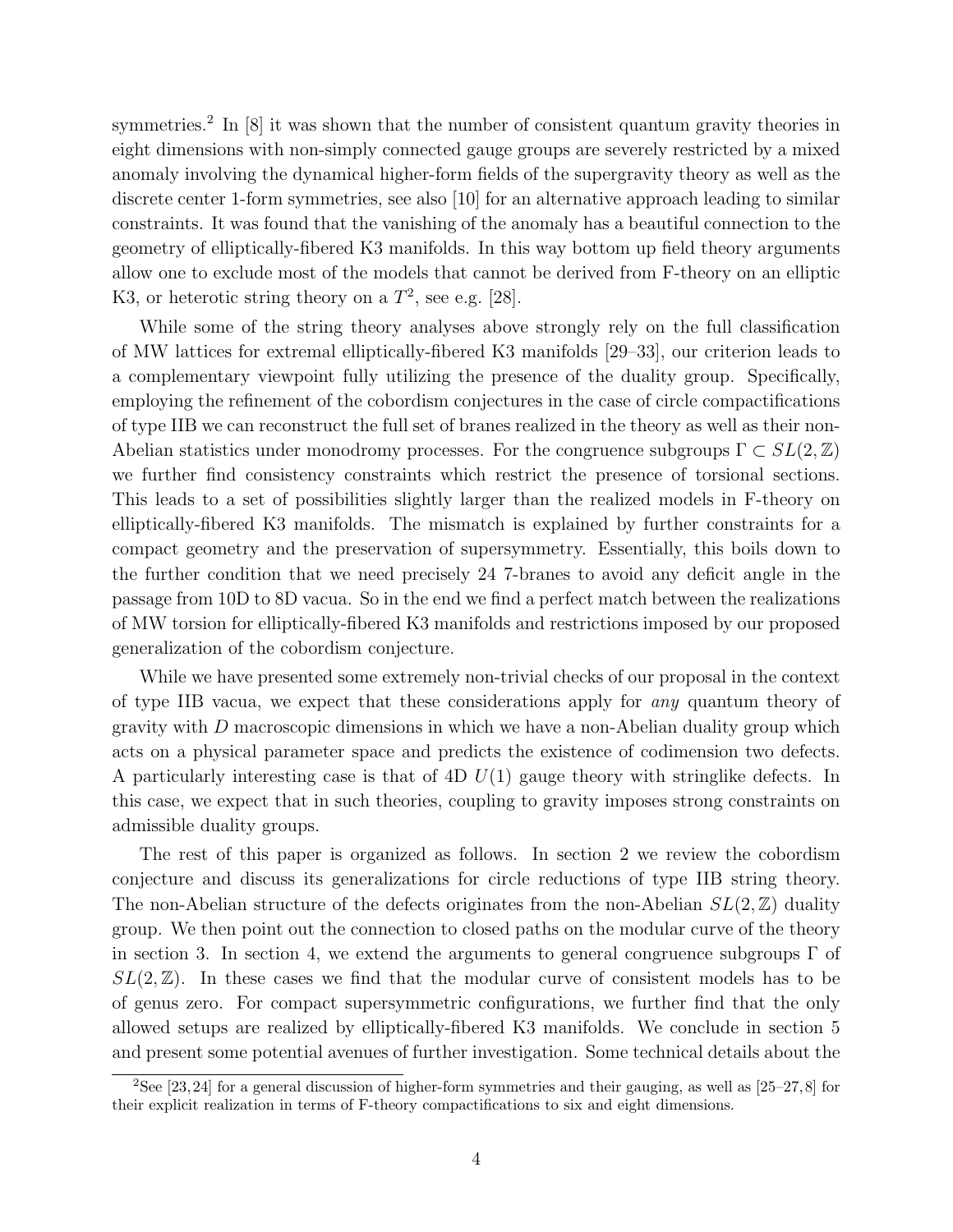derivation of the relevant bordism groups are presented in Appendix [A](#page-18-0) and we summarize other typical examples of genus zero congruence subgroups in Appendix [B.](#page-20-0)

#### <span id="page-5-0"></span>2 Bundles, Branes, and Bordisms

In this section we discuss the appearance of 7-branes in the circle compactification of type IIB string theory and its non-perturbative formulation in F-theory [\[12–](#page-21-11)[14\]](#page-22-0). In our discussion the  $SL(2,\mathbb{Z})$  duality of the type IIB string plays a central role. The duality transformation identifies different values of the fields to be physically equivalent and therefore can be understood as a redundancy of the theory. The spacetime dependent choice for the duality frame together with the transition functions therefore define an  $SL(2, \mathbb{Z})$  bundle. In the following we want to explore what the presence of non-trivial duality bundles on the compactification circle imply for the existence of codimension two defects in the theory. Note that the actual duality group of type IIB string theory is given by the  $Pin^+$ -cover of  $GL(2,\mathbb{Z})$ , see [\[34\]](#page-23-2). This leads to a twisting of the tangent bundle and the duality group accounting for the transformation behavior of the fermions in the system. Here, we focus on the subgroup  $SL(2, \mathbb{Z})$ , which is used to demonstrate the necessity to include 7-branes due to the cobordism conjecture.

Possible bundles for the group G are determined by its classifying space  $BG$ . Since we are interested in bundles of  $G = SL(2, \mathbb{Z})$  on a circle the relevant information is contained in the fundamental group of its classifying space

$$
\pi_1\big( BSL(2,\mathbb{Z}) \big) = \pi_0\big( SL(2,\mathbb{Z}) \big) \,. \tag{2.1}
$$

Since  $SL(2,\mathbb{Z})$  is discrete, this can be identified with the group itself. For a restriction of the duality group to a congruence subgroup  $\Gamma \subset SL(2, \mathbb{Z})$  one analogously finds

$$
\pi_1(B\Gamma) = \pi_0(\Gamma) \simeq \Gamma. \tag{2.2}
$$

An alternative way to understand the different bundles follows from the observation that circle bundles of discrete groups are determined by the transition function imposed when going once around the circle, i.e., by a specific group element.

For the uniqueness of the underlying quantum theory of gravity we need to include objects that can absorb the  $SL(2,\mathbb{Z})$  monodromy imposed by the non-trivial bundle. Physically, this corresponds to introducing a pointlike source in the two-dimensional geometry, or equivalently, to specifying an asymptotic profile of the  $SL(2,\mathbb{Z})$  bundle along a bordant circle, as in Figure [1.](#page-6-0) In type IIB string theory we know that general  $[p, q]$  7-branes will have exactly this effect. Their induced monodromy is given by

$$
\gamma_{[p,q]} = \begin{pmatrix} 1 + pq & p^2 \\ -q^2 & 1 - pq \end{pmatrix} . \tag{2.3}
$$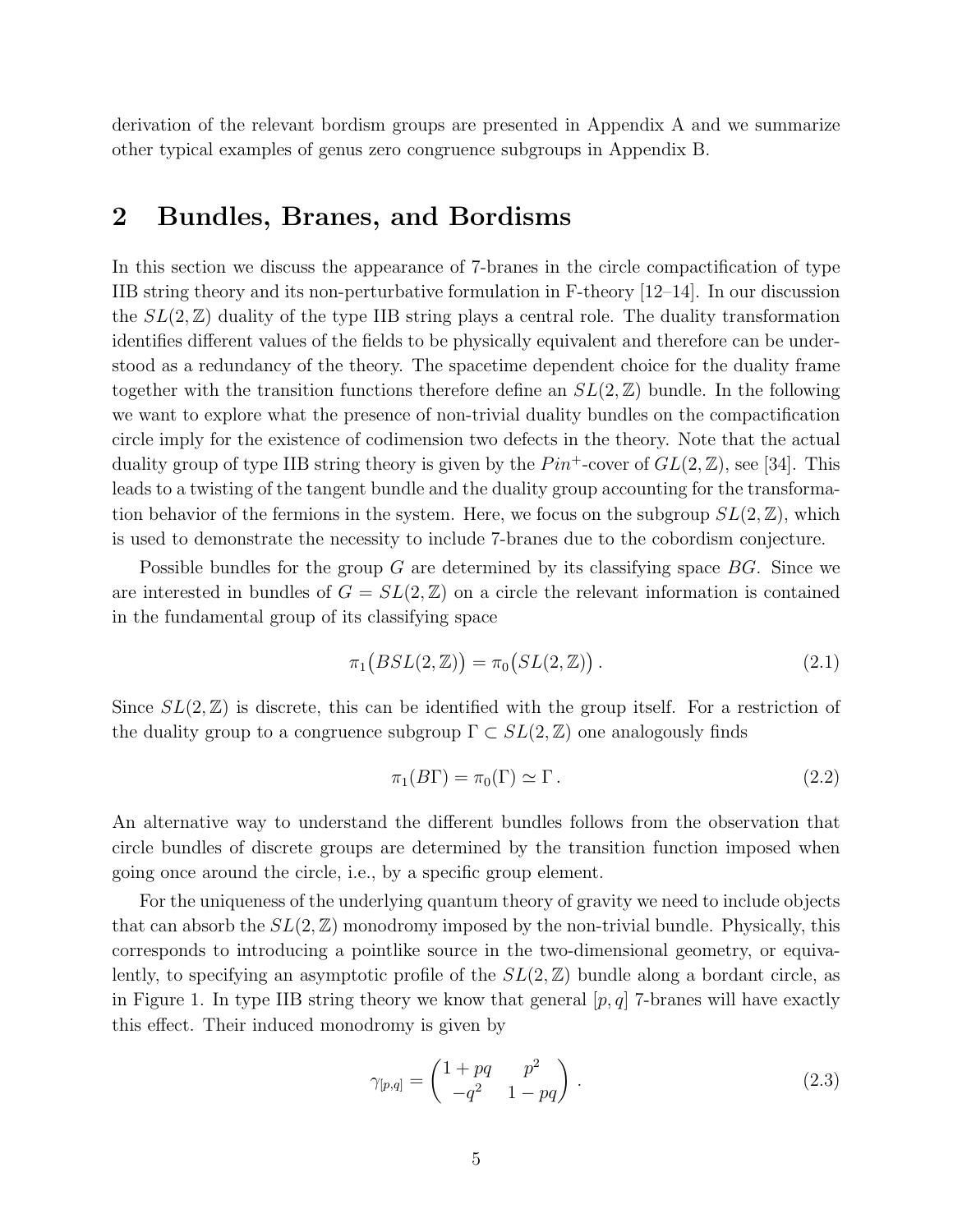<span id="page-6-0"></span>

Figure 1: Left: Duality twist in the circle compactification of type IIB string theory in the F-theory description. Right: Trivialization of the bordism group by the introduction of physical objects.

With the standard definition of  $A_7$ ,  $B_7$ , and C-branes, see e.g. [\[18\]](#page-22-2), with corresponding monodromies

$$
A: \ \gamma_{[1,0]} = \begin{pmatrix} 1 & 1 \\ 0 & 1 \end{pmatrix}, \quad B: \ \gamma_{[3,1]} = \begin{pmatrix} 4 & 9 \\ -1 & -2 \end{pmatrix}, \quad C: \ \gamma_{[1,1]} = \begin{pmatrix} 2 & 1 \\ -1 & 0 \end{pmatrix}, \tag{2.4}
$$

and the identities

<span id="page-6-1"></span>
$$
\gamma_{[1,0]} = T \in SL(2,\mathbb{Z}), \quad \gamma_{[1,0]}^6 \gamma_{[3,1]} \gamma_{[1,1]}^2 = S \in SL(2,\mathbb{Z}), \tag{2.5}
$$

we see that we can generate each element in  $SL(2, \mathbb{Z})$  by an appropriate combination of 7branes. We further know that these objects are mutually non-local and exhibit non-Abelian statistics for monodromy processes [\[35\]](#page-23-3).

The non-Abelian statistics can be seen as follows. Starting with a general element  $\gamma \in$  $SL(2,\mathbb{Z})$  we decompose it in terms of the monodromies of the elementary building blocks [\(2.4\)](#page-6-1) above, e.g.  $\gamma = \gamma_1 \gamma_2 \gamma_3$  in Figure [2.](#page-7-0) These building blocks can then be separated as individual transition functions along the circle, each of which is connected to the corresponding brane in the bulk via a branch cut. The individual branes can then be moved around the bulk freely as long as they do not cross another branch cut. If they do cross, however, they will implement a monodromy transformation on the associated elements  $\gamma_i$  while leaving the overall  $\gamma$  unchanged. In this way one can reconstruct the non-Abelian statistics of the 7-branes in the theory arising from the non-Abelian monodromies.

There is also an efficient geometrical interpretation of the above discussion in F-theory as a non-perturbative description of type IIB vacua. In F-theory models the vacuum expectation value of the axio-dilaton  $\tau$  is captured by the complex structure parameter of an auxiliary torus. Supersymmetry preserving F-theory vacua are then specified by genus-one-fibered Calabi-Yau manifolds. Since we are interested in type IIB compactifications on a capped off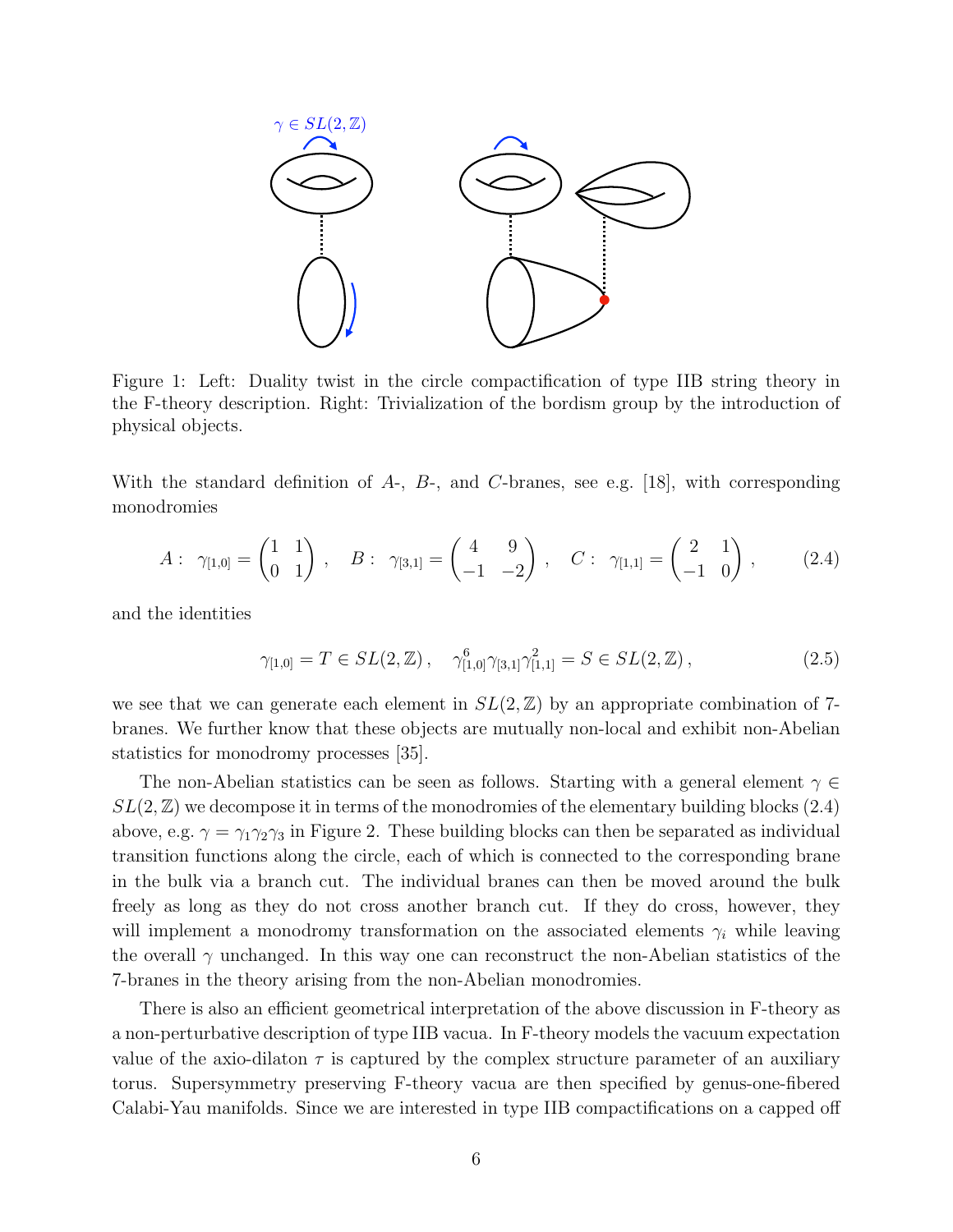<span id="page-7-0"></span>

Figure 2: Decomposition of elements  $\gamma \in SL(2,\mathbb{Z})$  into factors  $\gamma = \gamma_1 \gamma_2 \gamma_3$  and the corresponding brane picture.

circle we focus on elliptically-fibered K3 manifolds in the F-theory framework. An elliptic K3 can be understood as a torus  $T^2$  fibered over a base manifold which is given by a 2-sphere  $\mathbb{P}^1$ . Cutting two holes in  $\mathbb{P}^1$ , the base becomes topologically a cylinder, i.e.  $S^1 \times I$  with finite interval I. Extending the interval to infinity this type of background can be understood as a non-perturbative circle compactification of type IIB string theory with possible duality twists as discussed above. Employing the F-theory picture, this leads to an automorphism on the elliptic fiber when going around the circle in the base, see Figure [1.](#page-6-0) The closing of one side of the cylinder then leads to a singular fiber at the corresponding point if the  $SL(2,\mathbb{Z})$  monodromy is non-trivial. This is a clear sign that a corresponding 7-brane has to be localized there, with monodromy action determined by the bundle.

We therefore see that the consideration of non-trivial  $SL(2, \mathbb{Z})$  bundles in the circle compactification of type IIB string theory demands the introduction of general  $[p, q]$  7-branes and also imposes a non-Abelian structure when mutually non-local objects are interchanged.

We now want to compare this with the associated bordism class that takes into account the  $SL(2, \mathbb{Z})$  duality structure, which for the case at hand is given by:<sup>[3](#page-7-1)</sup>

<span id="page-7-2"></span>
$$
\Omega_1^{Spin}(BSL(2,\mathbb{Z})) = e(\mathbb{Z}_2, \mathbb{Z}_{12}), \qquad (2.6)
$$

which is a group extension of  $\mathbb{Z}_{12}$  by  $\mathbb{Z}_2$ , and necessarily Abelian. For further details on this group we refer the interested reader to Appendix [A.](#page-18-0)

In more detail, the duality group  $SL(2,\mathbb{Z})$  is generated by an element of order four given by S and an element of order six given by  $R = TS$ . Note that we have  $T = RS^{-1} = RS^3$ .

<span id="page-7-1"></span><sup>3</sup>MD is grateful to M. Montero for enlightening discussions concerning bordism groups. See also [\[36\]](#page-23-4) for a great introduction and technical toolkit for physicists.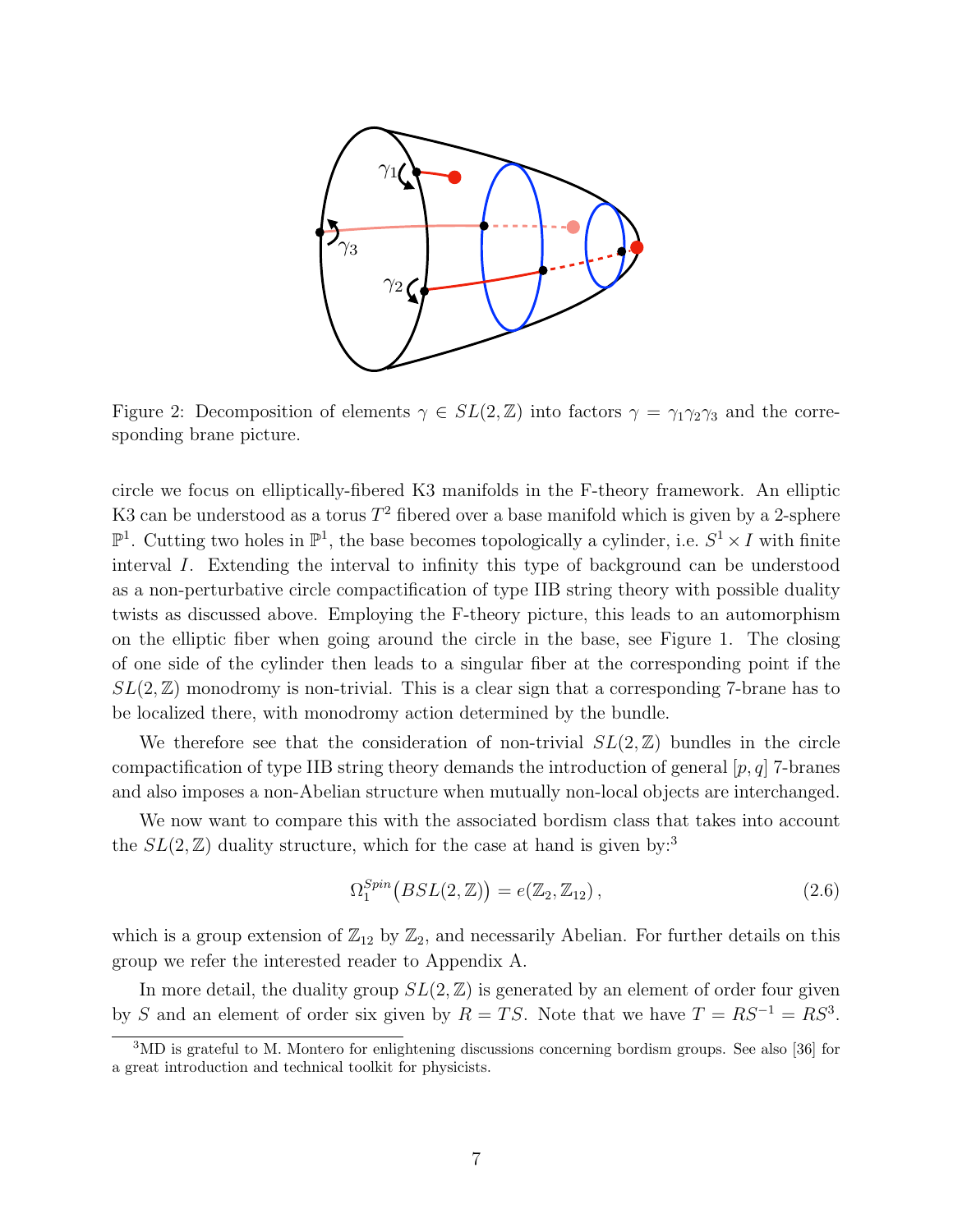With this we can write the group  $SL(2, \mathbb{Z})$  as

$$
SL(2,\mathbb{Z}) = \langle R, S : R^6 = S^4 = 1, R^3 = S^2 \rangle.
$$
 (2.7)

This corresponds to the structure of an amalgamated free product

$$
SL(2,\mathbb{Z}) = \mathbb{Z}_4 *_{\mathbb{Z}_2} \mathbb{Z}_6, \qquad (2.8)
$$

with the non-trivial  $\mathbb{Z}_2$  element embedded as  $R^3$  and  $S^2$  into the individual factors. Utilizing this structure one can further argue that the extension in [\(2.6\)](#page-7-2) is trivial, see Appendix [A.](#page-18-0)

From this representation we can also see that S and R respectively map to order four and six elements in the Abelianization  $\text{Ab}(SL(2,\mathbb{Z})) = \mathbb{Z}_{12}$ . We denote these elements as  $\varphi(S)$  and  $\varphi(R)$  and find

$$
\varphi(T) = \varphi(R)\varphi(S)^3 \quad \Rightarrow \quad \varphi(T)^6 = \varphi(R)^6 \varphi(S)^{18} = \varphi(S)^2, \tag{2.9}
$$

i.e.,  $T$  maps to an element of order twelve and thus necessarily generates  $\mathbb{Z}_{12}$ . One therefore concludes that in terms of the bordism group  $\Omega_1^{Spin}(BSL(2,\mathbb{Z}))$  the presence of the D7-brane is enough to trivialize the  $\mathbb{Z}_{12}$  factor.

From the discussion above, it should be clear that the bordism group loses information about the non-Abelian properties of the involved objects. In fact, we show in Appendix [A](#page-18-0) that for all congruence subgroups  $\Gamma \subset SL(2,\mathbb{Z})$  one has

$$
\Omega_1^{Spin}(B\Gamma) = e(\mathbb{Z}_2, \text{Ab}(\Gamma)),\tag{2.10}
$$

with  $Ab(\Gamma)$  the Abelianization of  $\Gamma$ . The existence of an associated description in terms of a free product again suggests that the extension is trivial.

To illustrate the difference in the two approaches, let us discuss a circle compactification with duality twist given by  $\gamma = S$ . Since S is an element of order 4 it can be represented as  $e^{\pi i/2}$  in the multiplicative description of  $\mathbb{Z}_{12}$ . Consequently, from the bordism perspective a stack of four D7-branes would suffice in order to absorb the monodromy. However, we clearly see that  $T^4 \neq S$  in terms of the full  $SL(2, \mathbb{Z})$  duality group. In the alternative approach we instead see that the S-generator is associated to the combination of six A-branes, one B-brane, and two C-branes, which capture the full non-Abelian structure of the associated transition functions.

#### <span id="page-8-0"></span>3 Branes and Modular Curves

In the previous section we observed that the bordism group for  $SL(2,\mathbb{Z})$  does not appear to detect some of the intrinsically non-Abelian data associated with the non-Abelian duality group. In this section we present a proposal for how to supplement this information. In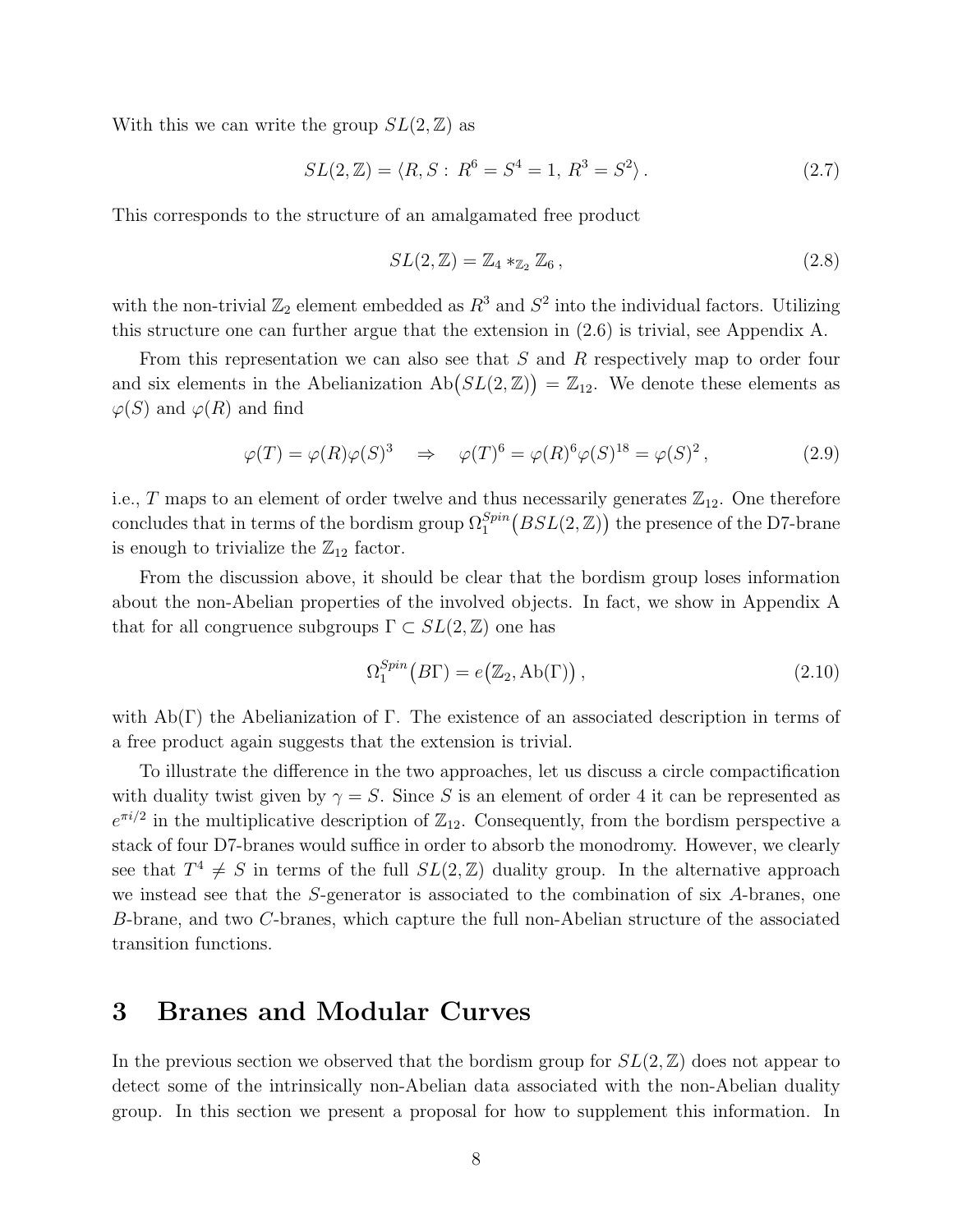the spirit of F-theory, our main idea will be to track the profile of the supergravity field  $τ$ , namely the axio-dilaton. Our conclusions are as follows. The non-trivial Γ bundles are translated to closed paths in the moduli space regarded as an orbifold. The inclusion of the codimension two objects, i.e., the 7-branes compactify this space to a Riemann surface. Moreover, the closed paths as elements of the orbifold fundamental group fully capture the non-Abelian statistics of the present 7-branes. If the resulting Riemann surface is of genus zero, all paths can be contracted after the inclusion of the defects and the corresponding bundles can be trivialized. If the Riemann surface is of higher genus this is not possible and not all duality bundles can be trivialized. Such duality groups can consequently not be realized in consistent theories of quantum gravity.

To frame the discussion to follow, recall that the axio-dilaton  $\tau$  in F-theory compactifications takes values in the upper halfplane  $\mathbb{H}$ . The  $SL(2,\mathbb{Z})$  duality transformation acts on it via

$$
\tau \mapsto \frac{a\tau + b}{c\tau + d}, \quad \text{with} \quad \begin{pmatrix} a & b \\ c & d \end{pmatrix} \in SL(2, \mathbb{Z}). \tag{3.1}
$$

In this way the physically distinct values are given by values in the so-called modular curve

$$
\mathcal{M} = \mathbb{H}/SL(2,\mathbb{Z}).\tag{3.2}
$$

Note that only  $PSL(2, \mathbb{Z})$  acts on  $\tau$ . However, there are other fields in type IIB string theory, such as the 2-forms  $B_2$  and  $C_2$  that also transform non-trivially under diag( $-1, -1$ ) ∈  $SL(2, \mathbb{Z})$  and the full duality group is physically meaningful.<sup>[4](#page-9-0)</sup>

We shall also be interested in the more general situation where the duality group may be a subgroup  $\Gamma \subset SL(2,\mathbb{Z})$ . In this case, the same construction can be applied to duality groups which are congruence subgroups  $\Gamma \subset SL(2, \mathbb{Z})$ , for which one obtains the corresponding modular curves:

$$
\mathcal{M}_{\Gamma} = \mathbb{H}/\Gamma \,. \tag{3.3}
$$

Including possible cusps at  $i\infty \cup \mathbb{Q} \subset \mathbb{C}$  into the upper halfplane  $\overline{\mathbb{H}}$  one obtains the compactification

$$
\overline{\mathcal{M}}_{\Gamma} = \overline{\mathbb{H}}/\Gamma, \qquad (3.4)
$$

which for  $\Gamma$  a congruence subgroup is topologically a compact Riemann surface [\[38\]](#page-23-5). If there are additional elliptic points they result in orbifold points on the modular curve.

We see that when going around the circle of our compactification, the axio-dilaton is identified with an  $SL(2, \mathbb{Z})$  equivalent value. The corresponding map from the compactifica-

<span id="page-9-0"></span><sup>&</sup>lt;sup>4</sup>In fact, by including the duality transformations on the gravitinos one expects that this should be extended to the metaplectic cover of  $SL(2, \mathbb{Z})$ , as argued in reference [\[37\]](#page-23-6).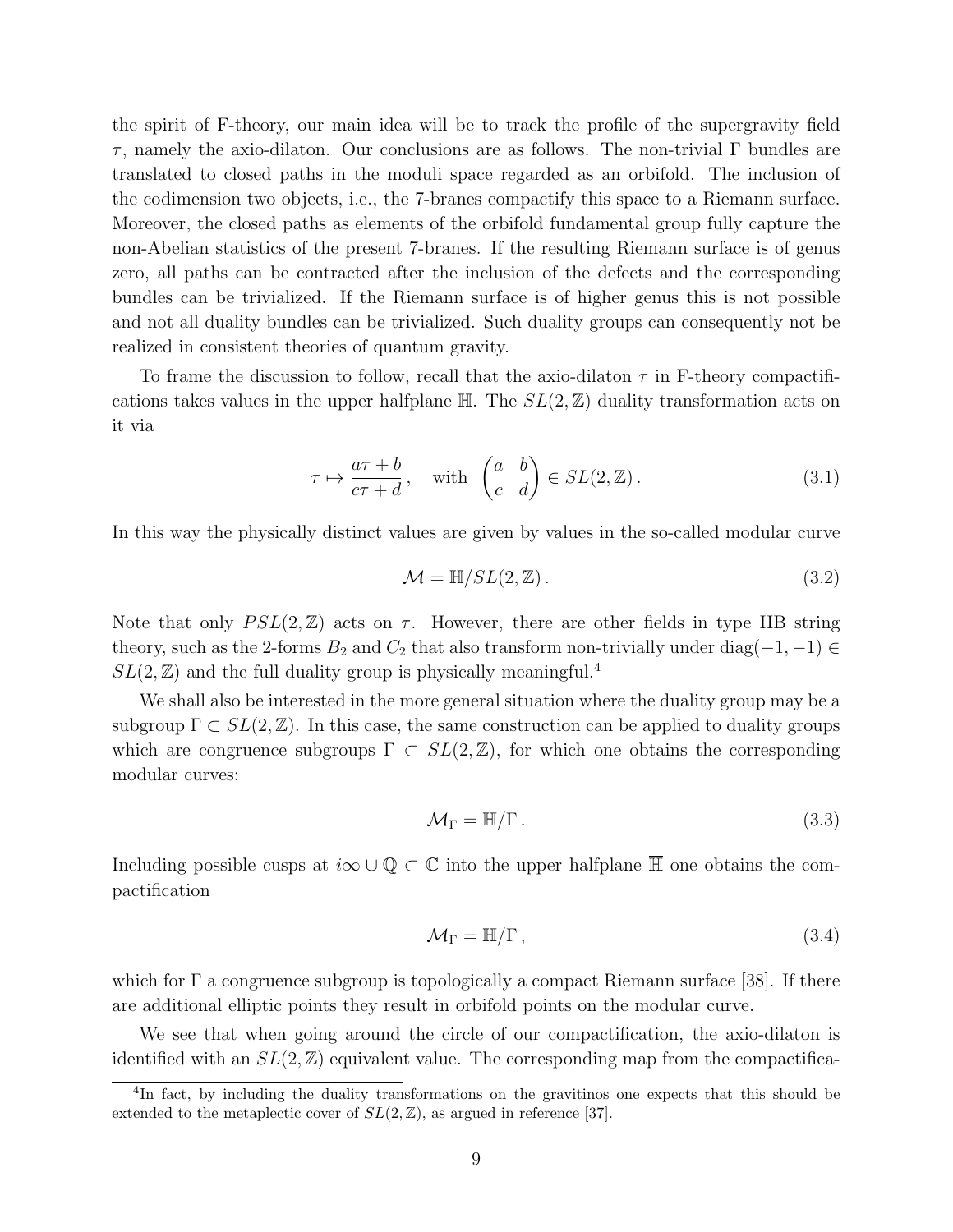<span id="page-10-0"></span>

Figure 3: Two paths connecting  $SL(2, \mathbb{Z})$  equivalent values of  $\tau$ , related by S and T, are projected to closed paths around the cusp or one of the elliptic points in the fundamental domain.

tion circle to  $\mathbb H$  therefore projects to a closed path in M (see Figure [3\)](#page-10-0), which is non-trivial for a non-trivial duality twist around the circle. Again, the same logic can be applied for more general duality groups  $\Gamma \subset SL(2,\mathbb{Z})$ . In this way we can identify the closed paths on  $\mathcal{M}_{\Gamma}$  with elements in  $\Gamma$ . This is supported by the observation that the fundamental group of H is trivial and therefore the orbifold fundamental group of the modular curve is given by

$$
\pi_1(\mathcal{M}_\Gamma) = \Gamma \,, \tag{3.5}
$$

which also takes into account the presence of possible elliptic points. Again, note that on the level of  $\tau$  one is only sensitive to the projectivization  $P\Gamma$ , but the inclusion of all fields in the bosonic action extends this to the full group  $\Gamma$ . We therefore find the important identification

$$
\pi_1(B\Gamma) \simeq \pi_1(\mathcal{M}_{\Gamma}), \qquad (3.6)
$$

which relates Γ-bundles on the compactification circle with an equivalence classes of closed paths on the corresponding modular curve  $\mathcal{M}_{\Gamma}$ .

In the remainder of this section we want to shed light on the appearance of branes from the modular curve perspective. Let us first discuss the case of  $SL(2, \mathbb{Z})$  for which the modular curve has three distinguished points. First, we have the cusp at  $\tau = i\infty$  which is a marked point filled in by the compactification to  $\overline{\mathcal{M}}_{\Gamma}$ . This point is the stabilizer of the infinite order element  $T : \tau \mapsto \tau + 1$ . Additionally, we have the distinguished orbifold points  $\tau = i$  and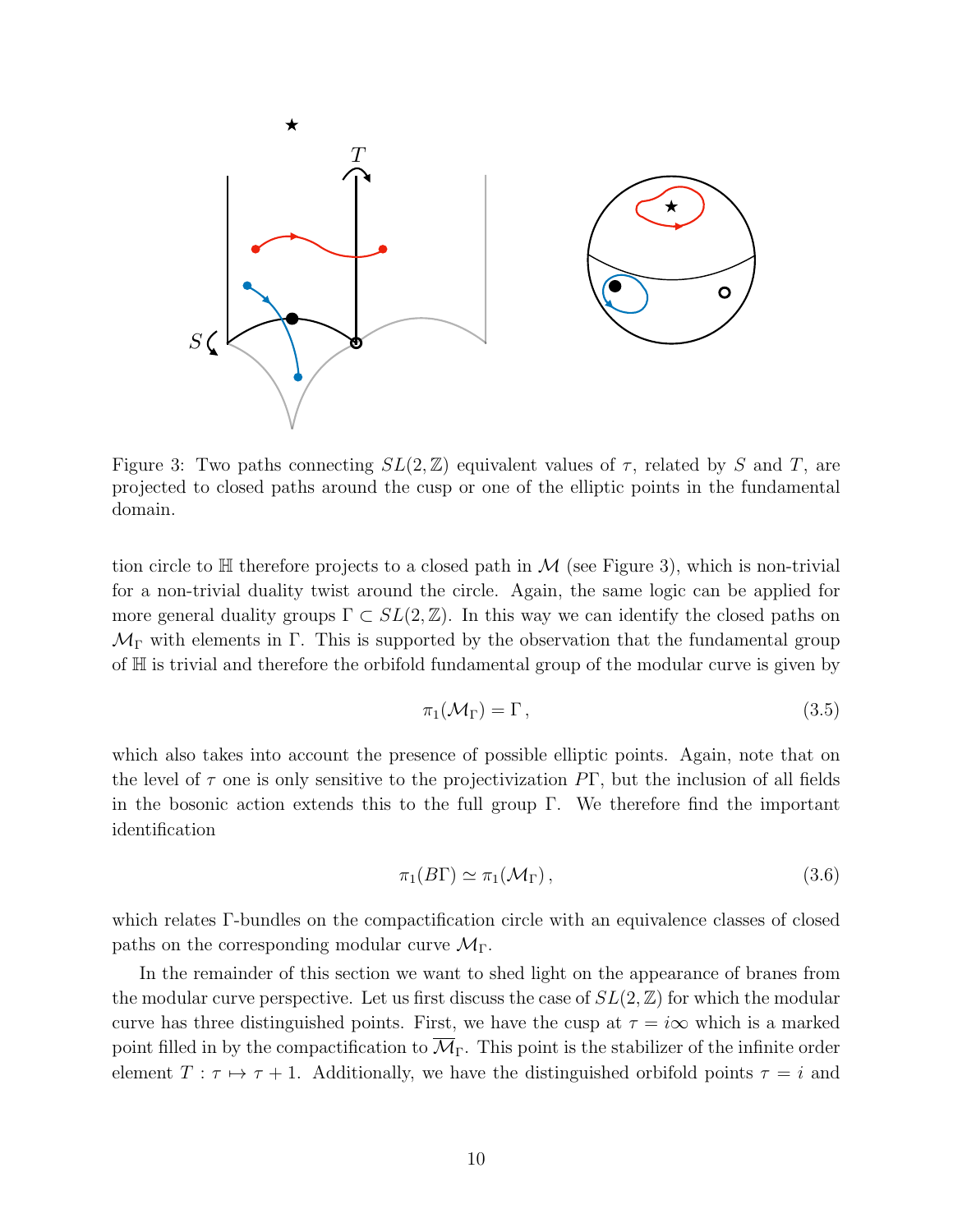$\tau = \exp(2\pi i/6)$ , which are fixed by finite order elements of the duality group:

$$
\tau = i\infty: \ T = \begin{pmatrix} 1 & 1 \\ 0 & 1 \end{pmatrix}, \quad \tau = i: \ S = \begin{pmatrix} 0 & -1 \\ 1 & 0 \end{pmatrix}, \quad \tau = e^{2\pi i/6}: \ ST = \begin{pmatrix} 0 & -1 \\ 1 & 1 \end{pmatrix}, \ (3.7)
$$

A general closed path on M associated to  $\gamma \in SL(2,\mathbb{Z})$  can then be composed of a concatenation of the elementary paths around two of the three distinguished points.[5](#page-11-0) The extension of the bundle from the compactification circle to the bulk, as depicted in Figure [2,](#page-7-0) can then be understood as a deformation of the closed path within the modular curve. Dragging the closed path over any of the designated points imposes the presence of an object implementing the  $SL(2,\mathbb{Z})$  transformation given in [\(3.7\)](#page-11-1), which could also be decomposed in terms of A-, B-, and C-branes. In this sense the elliptic points and cusps of the modular curve as an orbifold are directly related to the set of branes necessary to trivialize the configuration after the extension to the bulk. Moreover, while the fiber in the F-theory geometry becomes singular at the position of the brane, the axio-dilaton is still well-defined. Therefore, branes have to be associated to paths in the modular curve that can be contracted to one of the special points. From [\(3.7\)](#page-11-1) we see that the branes associated to the three special points are sufficient to generate the full  $SL(2, \mathbb{Z})$ .

Turning the logic around, starting with the orbifold modular curve we see that the inclusion of the 7-branes compactifies the curve to the topological space given by  $\mathcal{M}$ . Since topologically

<span id="page-11-1"></span>
$$
\overline{\mathcal{M}} \simeq \mathbb{P}^1 \,, \tag{3.8}
$$

one has  $\pi_1(\overline{\mathcal{M}}) = 0$  and every closed path is trivial. This means that every duality twist around the circle can be compensated by the inclusion of the corresponding branes in the bulk geometry.

For congruence subgroups one can use an equivalent approach. One starts with the orbifold modular curve with  $\pi_1(\mathcal{M}_{\Gamma}) = \Gamma$ . This may contain several orbifold fixed points associated to the elliptic points of the modular curve as well as excised points that correspond to the cusps. The inclusion of the allowed 7-branes, i.e. the ones whose monodromy is generated by closed paths around the designated points on  $\mathcal{M}_{\Gamma}$ , compactifies the curve to  $\overline{\mathcal{M}}_{\Gamma}$ . The resulting space is topologically a Riemann surface. However, we know that  $\pi_1(\overline{\mathcal{M}}_\Gamma) = 0$  only if  $\overline{\mathcal{M}}_\Gamma$  is of genus zero. This means that for congruence subgroups of higher genus the physically allowed 7-branes are not enough to allow for a trivialization of all closed paths and the associated  $\Gamma$ -bundles on the compactification circle. This is the case since there are closed paths that cannot be contracted to a point with a well-defined  $\tau$ .

At this point we make direct contact with the Swampland conjecture of reference [\[2\]](#page-21-1) which proposes that in quantum gravity, all moduli spaces are in fact simply connected. Note,

<span id="page-11-0"></span><sup>&</sup>lt;sup>5</sup>Choosing  $\tau = i$  and  $\tau = e^{2\pi i/6}$  the composition of closed paths directly reflects the amalgam structure  $SL(2,\mathbb{Z}) \simeq \mathbb{Z}_4 *_{\mathbb{Z}_2} \mathbb{Z}_6.$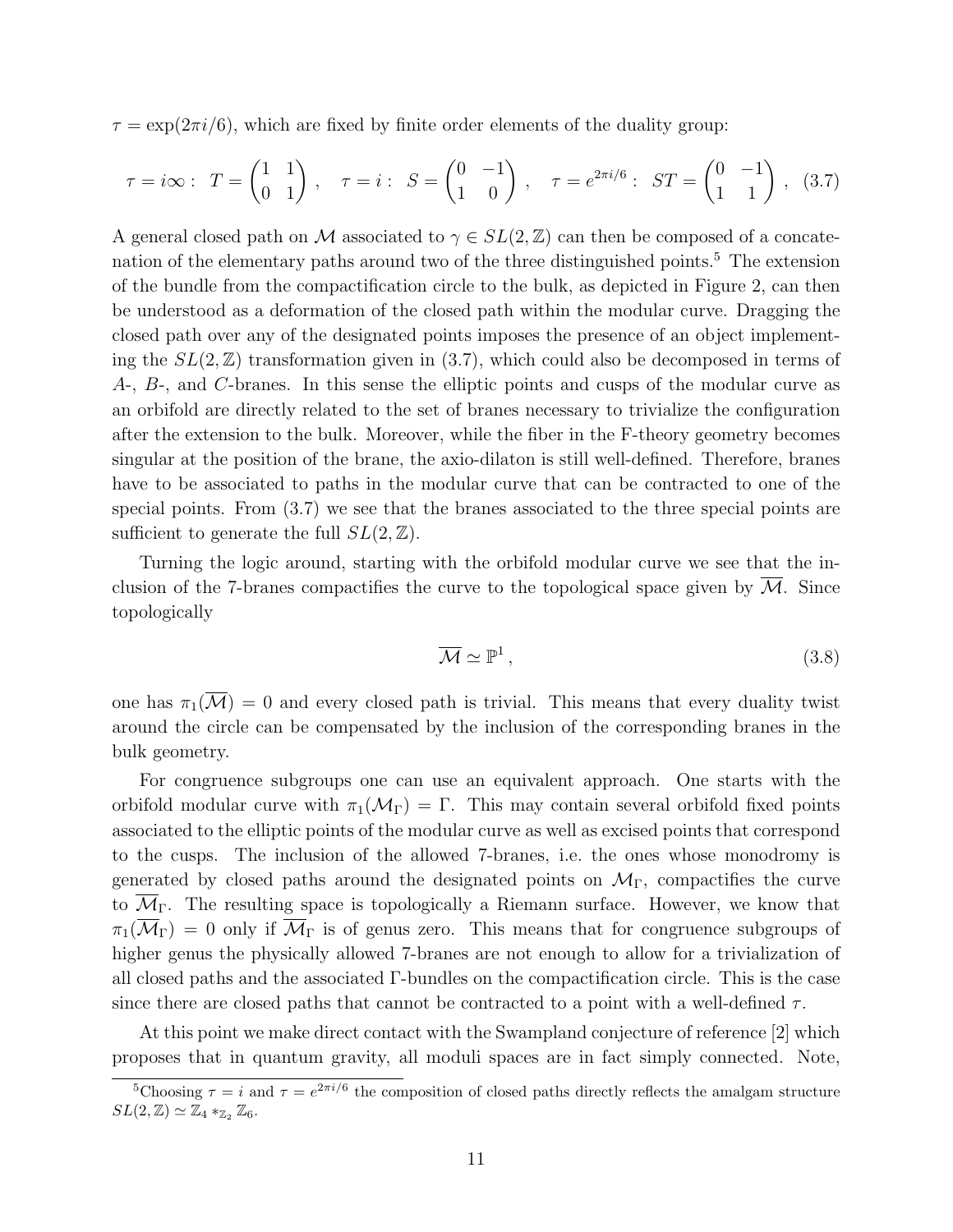however, that to apply this criterion one has to consider the compactified modular curve, that is, one has to include the physical defects that compactify the moduli space. In our context, this means we must limit our discussion to genus zero modular curves. In particular, this imposes strong constraints on the possible spectra of  $[p, q]$  7-branes compatible with a given duality group  $\Gamma \subset SL(2,\mathbb{Z})$ .

To test this relation we can proceed as follows. We argued that each elliptic point and cusp corresponds to a brane with a monodromy given by an element in  $\Gamma$ . We also noted that for genus zero congruence subgroups, these are enough to generate the full congruence subgroup, whereas for higher genus modular curves there are elements in  $\Gamma$  that cannot be generated in this way. These correspond to non-trivial closed paths on  $\overline{\mathcal{M}}_{\Gamma}$ . This suggests a correlation between the number of generators of  $\Gamma$  and the number of special points depending on the genus of the modular curve.

There are of course many choices for possible subgroups of  $\Gamma \subset SL(2,\mathbb{Z})$ , including those with well-appreciated connections to the theory of modular forms such as  $\Gamma_0(k)$ ,  $\Gamma_1(k)$ ,  $\Gamma(k)$ :

$$
\Gamma(k) = \left\{ \begin{pmatrix} a & b \\ c & d \end{pmatrix} \in SL(2, \mathbb{Z}) : \begin{pmatrix} a & b \\ c & d \end{pmatrix} = \begin{pmatrix} 1 & 0 \\ 0 & 1 \end{pmatrix} \mod k \right\},
$$
  
\n
$$
\Gamma_1(k) = \left\{ \begin{pmatrix} a & b \\ c & d \end{pmatrix} \in SL(2, \mathbb{Z}) : \begin{pmatrix} a & b \\ c & d \end{pmatrix} = \begin{pmatrix} 1 & * \\ 0 & 1 \end{pmatrix} \mod k \right\},
$$
  
\n
$$
\Gamma_0(k) = \left\{ \begin{pmatrix} a & b \\ c & d \end{pmatrix} \in SL(2, \mathbb{Z}) : \begin{pmatrix} a & b \\ c & d \end{pmatrix} = \begin{pmatrix} * & * \\ 0 & * \end{pmatrix} \mod k \right\}.
$$
  
\n(3.9)

<span id="page-12-0"></span>In what follows, we shall primarily focus on the cases of  $\Gamma(k)$  and  $\Gamma_1(k)$  since these are the ones which can lead to non-trivial Mordell-Weil torsion of the associated elliptic curve, see, however, Appendix [B](#page-20-0) for a discussion of other genus zero subgroups.

As illustrative examples, we consider:

| Γ                  | genus            | ${\cal N}_g$   | $\mathcal{N}_p$ | ${\cal N}_g$<br>$- N_n$ |  |
|--------------------|------------------|----------------|-----------------|-------------------------|--|
| $SL(2,\mathbb{Z})$ |                  | $\overline{2}$ | 3               | $-1$                    |  |
| $\Gamma_1(2)$      | $\left( \right)$ | $\overline{2}$ | 3               | $-1$                    |  |
| $\Gamma(3)$        | $\left( \right)$ | 3              | 4               | $-1$                    |  |
| $\Gamma_1(9)$      | 0                | 7              | 8               | -1                      |  |
| $\Gamma(6)$        | 1                | 13             | 12              | 1                       |  |
| $\Gamma_1(11)$     | 1                | 11             | 10              | 1                       |  |
| $\Gamma_1(13)$     | 2                | 15             | 12              | 3                       |  |
| $\Gamma(7)$        | 3                | 29             | 24              | 5                       |  |
| $\Gamma(9)$        | 10               | 55             | 36              | 19                      |  |

(3.10)

where  $N_g$  denotes the number of generators and  $N_p$  the number of elliptic points and cusps. Accounting for the over-counting by one due to the existence of a relation between the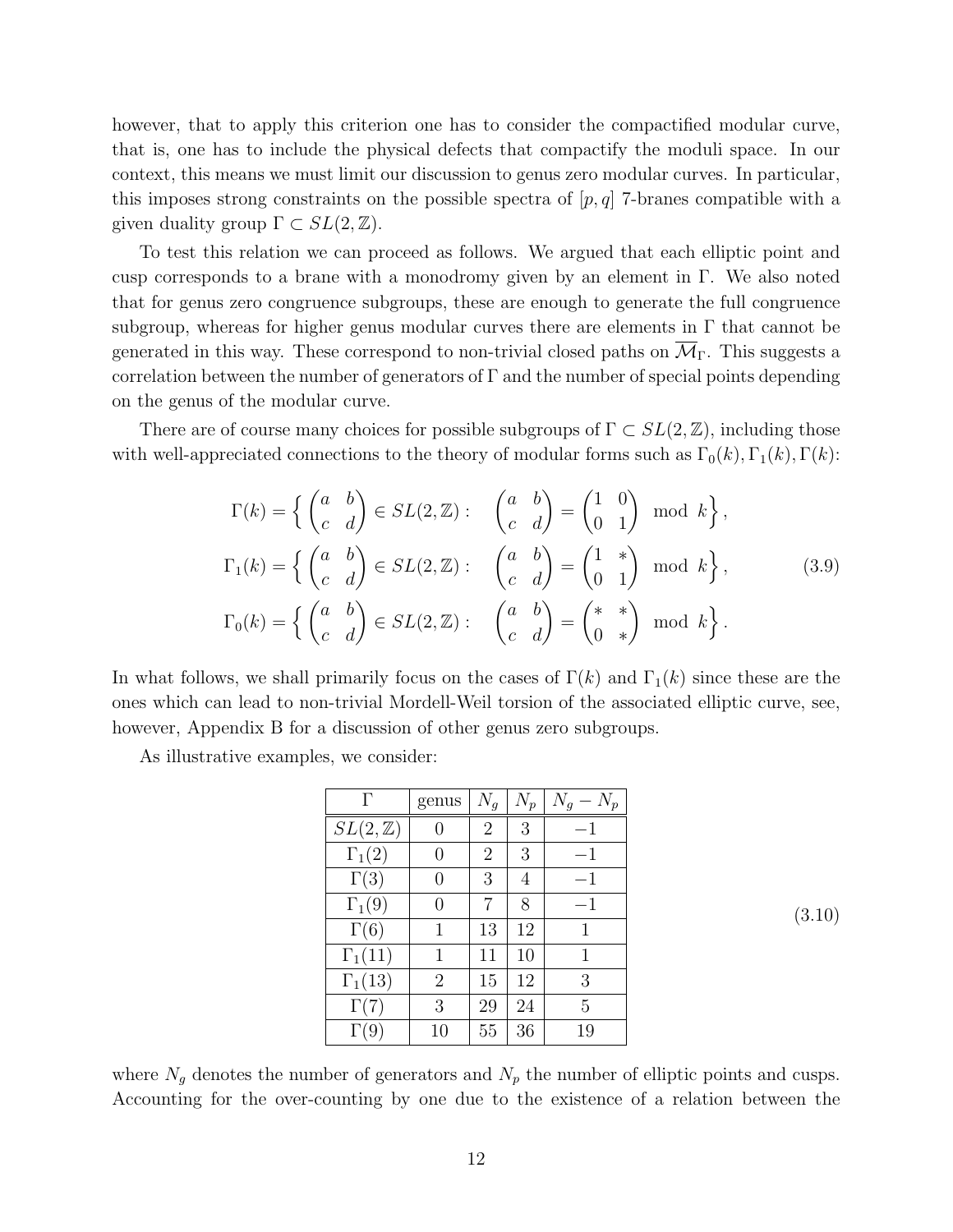elements, we find exactly what one would expect<sup>[6](#page-13-1)</sup>

$$
N_g - N_p + 1 = 2g \,, \tag{3.11}
$$

associated to the non-trivial closed paths on  $\overline{\mathcal{M}}_{\Gamma}$ <sup>[7](#page-13-2)</sup>.

#### <span id="page-13-0"></span>4 Bottom Up Bound on Mordell–Weil Torsion

In the previous sections we argued that Swampland considerations lead to strong constraints on the spectrum of codimension two defects in theories with a non-Abelian duality group  $\Gamma \subset SL(2,\mathbb{Z})$ . In particular, we argued that the associated modular curve  $\mathcal{M}_{\Gamma}$  (as well as its compactification) must have genus zero. In this section we demonstrate that the very delicate features of Mordell–Weil torsion of an elliptically fibered K3 surface can be predicted from Swampland considerations alone!

To frame the discussion to follow, we briefly summarize how the restriction of the duality group appears naturally in the context of F-theory with non-trivial torsional sections captured by the Mordell–Weil group, see also [\[19–](#page-22-3)[21\]](#page-22-4). We then show that Swampland considerations correctly predict this structure. For this we start with type IIB string theory with duality group restricted to  $\Gamma$  and follow the same arguments as for  $SL(2,\mathbb{Z})$  above. This corresponds exactly to the setup of F-theory with non-trivial Mordell–Weil torsion. In turn this restricts some of the allowed deformations that would destroy the torsional sections and restore the full  $SL(2, \mathbb{Z})$  duality structure.<sup>[8](#page-13-3)</sup>

Elliptic curves are naturally equipped with a summation law, which for the description in terms of  $\mathbb{C}/\Lambda$  with two-dimensional lattice  $\Lambda$  is given by the addition of complex numbers mod Λ. Applying this summation law fiber-wise this extends to a group law for sections of an elliptic fibration. The identity element is given by the zero section. Relevant for the analysis in F-theory is the set of rational sections. This property is preserved under the Abelian group law and therefore these form a group, the Mordell–Weil (MW) group. The finitely generated MW group in general takes the form:

$$
MW = \mathbb{Z}^r \times \mathbb{T},\tag{4.1}
$$

with torsional part  $\mathbb T$ .

<span id="page-13-1"></span><sup>&</sup>lt;sup>6</sup>Note that for  $\Gamma(2)$  one finds three generators and only three special points. This is connected to the fact that one of the generators is given by  $diag(-1, -1)$ , which is not the case for the other subgroups.

<span id="page-13-2"></span><sup>&</sup>lt;sup>7</sup>This is reminiscent of the standard genus formula of modular curves  $g(\mathcal{M}_{\Gamma}) = 1 + \frac{1}{12}n - \frac{1}{4}N_2 - \frac{1}{3}N_3 - \frac{1}{2}N_{\infty}$ , with n the index of  $\Gamma$  and  $N_2$ ,  $N_3$ , and  $N_\infty$  the number of elliptic points of order two, three, and cusps, respectively, i.e.,  $N_p = N_2 + N_3 + N_\infty$ . We refer the interested reader to reference [\[38\]](#page-23-5) for further details.

<span id="page-13-3"></span><sup>8</sup>We note that in the context of F-theory on an elliptically fibered K3, there are of course many complex structure moduli, and most of these are in turn specified by the "open string moduli" associated with the positions of  $[p, q]$  7-branes. Tuning the positions of the 7-branes corresponds to tuning the complex structure moduli of the K3, and can produce additional structure in the elliptic fibration.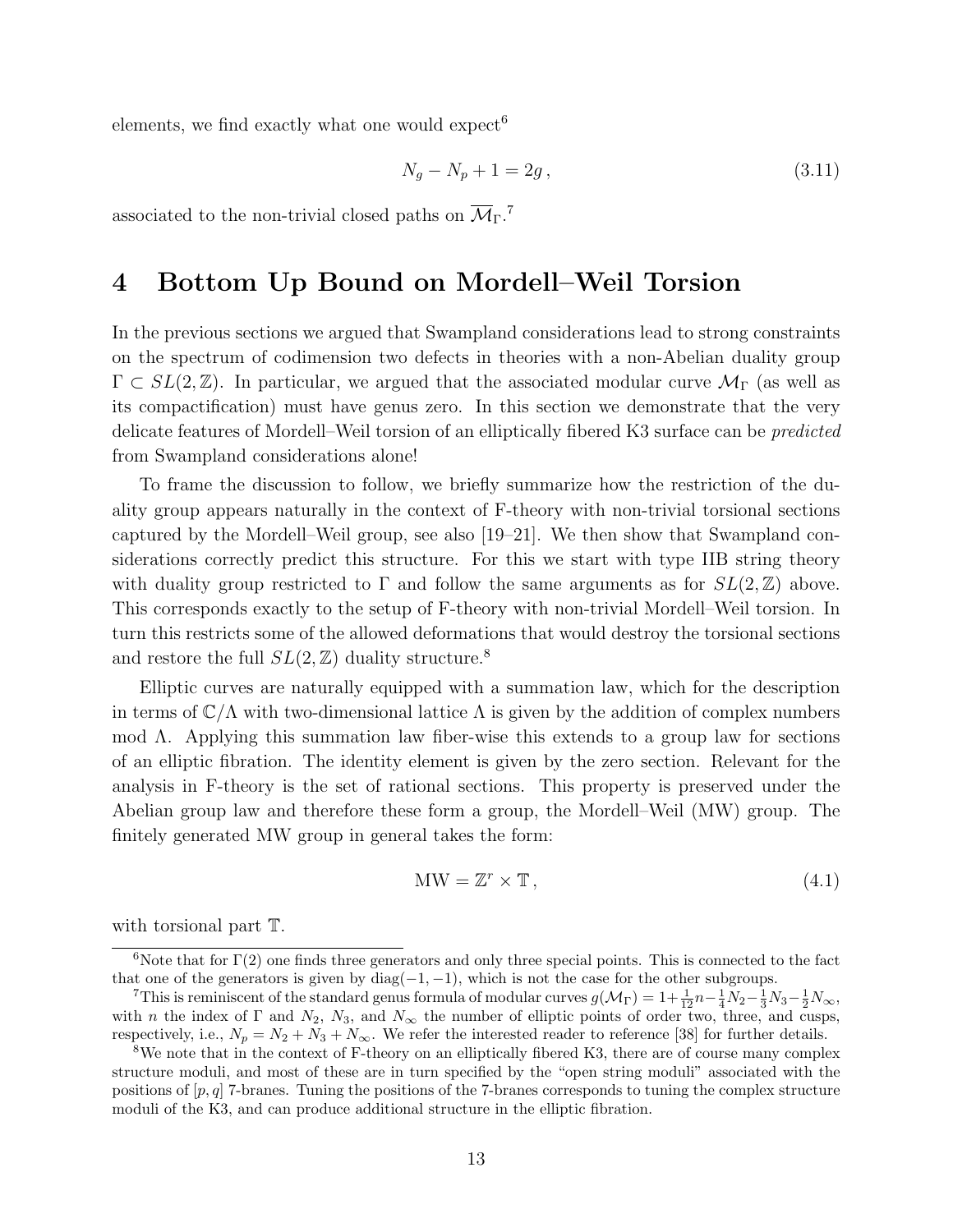Now, for elliptically fibered K3 manifolds [\[29–](#page-23-0)[33\]](#page-23-1) as well as elliptic surfaces [\[39\]](#page-23-7) the full set of Mordell–Weil lattices is known. In the following we will focus on the torsional part T for elliptically-fibered K3 manifolds. The list of allowed torsion subgroups is then given by:

| $ \mathbb{T} $ | $\boxed{\mathbb{Z}_2}$ $\boxed{\mathbb{Z}_3}$ |                                                                                                                 | $\mathbb{Z}_4$ $\mathbb{Z}_5$ $\mathbb{Z}_6$ $\mathbb{Z}_7$ |  |                                                                                                                                                                                                                                          |  |
|----------------|-----------------------------------------------|-----------------------------------------------------------------------------------------------------------------|-------------------------------------------------------------|--|------------------------------------------------------------------------------------------------------------------------------------------------------------------------------------------------------------------------------------------|--|
|                |                                               | $\Gamma_{1}(2)$ $\Gamma_{1}(3)$ $\Gamma_{1}(4)$ $\Gamma_{1}(5)$ $\Gamma_{1}(6)$ $\Gamma_{1}(7)$ $\Gamma_{1}(8)$ |                                                             |  |                                                                                                                                                                                                                                          |  |
|                |                                               |                                                                                                                 |                                                             |  | $\parallel \mathbb{T} \mid \mathbb{Z}_{2} \times \mathbb{Z}_{2} \mid \mathbb{Z}_{2} \times \mathbb{Z}_{4} \mid \mathbb{Z}_{2} \times \mathbb{Z}_{6} \mid \mathbb{Z}_{3} \times \mathbb{Z}_{3} \mid \mathbb{Z}_{4} \times \mathbb{Z}_{4}$ |  |
|                |                                               | $ \Gamma  \Gamma(2)  \Gamma(2) \cap \Gamma_1(4)   \Gamma(2) \cap \Gamma_1(3)  \Gamma(3)$                        |                                                             |  |                                                                                                                                                                                                                                          |  |

<span id="page-14-1"></span>In the description of the fiber elliptic curve in terms of  $\mathbb{C}/\Lambda$ , the torsional points take a particularly simple form. For the lattice  $\Lambda$  spanned by the two complex numbers 1 and  $\tau \in \mathbb{H}$  the k-torsion points  $E(k)$  are given by:

$$
E(k) = \left\{ z \in \mathbb{C}/\Lambda : z = \frac{n}{k}n + \frac{m}{k}\tau, \ n, m \in \{0, 1, \dots, k - 1\} \right\}.
$$
 (4.3)

For a fibration the torsional sections are associated to a fixed torsional point in each fiber. The overall complex structure  $\tau$  of the fiber is free to vary. To guarantee the existence of certain torsional section one has to restrict the monodromies of the fiber along the base to leave a subset of the torsional points invariant. This reduces the full  $SL(2, \mathbb{Z})$  automorphism group of the elliptic fiber to a congruence subgroup, see e.g. [\[38\]](#page-23-5). The relevant congruence subgroups for the discussion of MW torsion are  $\Gamma(k)$  and  $\Gamma_1(k)$  which are defined as in  $(3.9)$ , for other possibilities see Appendix [B.](#page-20-0) Elements of  $SL(2,\mathbb{Z})$  not contained in the corresponding congruence subgroup act on the torsional sections and do not leave them invariant changing the geometric setup. Therefore, the restriction to the invariance of a particular subset of torsional sections enlarges the moduli space of the theory of physically inequivalent realizations to  $\mathcal{M}_{\Gamma}$ .<sup>[9](#page-14-0)</sup>

The congruence subgroup  $\Gamma(k)$  leaves the full set of k-torsion points  $E(k)$  invariant, which leads to two torsional sections of the same degree, i.e., a MW torsion given by  $\mathbb{Z}_k \times \mathbb{Z}_k$ . The group  $\Gamma_1(k)$  only preserves a single torsional section and one finds the torsion part of the MW group  $\mathbb T$  to be  $\mathbb Z_k$ . Note, that in general one could also consider an adjoint orbit of  $\Gamma_1(k)$  with respect to a coset element in  $SL(2,\mathbb{Z})/\Gamma_1(k)$ . This changes the specific element in  $E(k)$  which is preserved. Additionally, one has the option of two torsional sections of different degree  $\mathbb{Z}_k \times \mathbb{Z}_l$ . The two factors necessarily have to be of the form  $l = nk$  with  $n \in \mathbb{Z}$ , since otherwise there would be an enhancement similar to  $\mathbb{Z}_2 \times \mathbb{Z}_3 = \mathbb{Z}_6$ . Thus, the corresponding congruence subgroup is given by  $\Gamma(k_1) \cap \Gamma_1(k_2)$ , where one can again change the  $k_2$ -torsional section by conjugating the  $\Gamma_1(k_2)$  factor with a coset element. In the last case there are two options, either one can have  $k_2 = nk_1$  in which case the torsional sections span the group  $\mathbb{Z}_{k_1} \times \mathbb{Z}_{nk_1}$  or  $k_1$  and  $k_2$  coprime leading to  $\mathbb{Z}_{k_1} \times \mathbb{Z}_{k_1k_2}$  torsion.

<span id="page-14-0"></span><sup>9</sup>Note, however, that there are complex structure deformations that destroy the torsional sections and simultaneously enhance the duality group back to  $SL(2, \mathbb{Z})$ .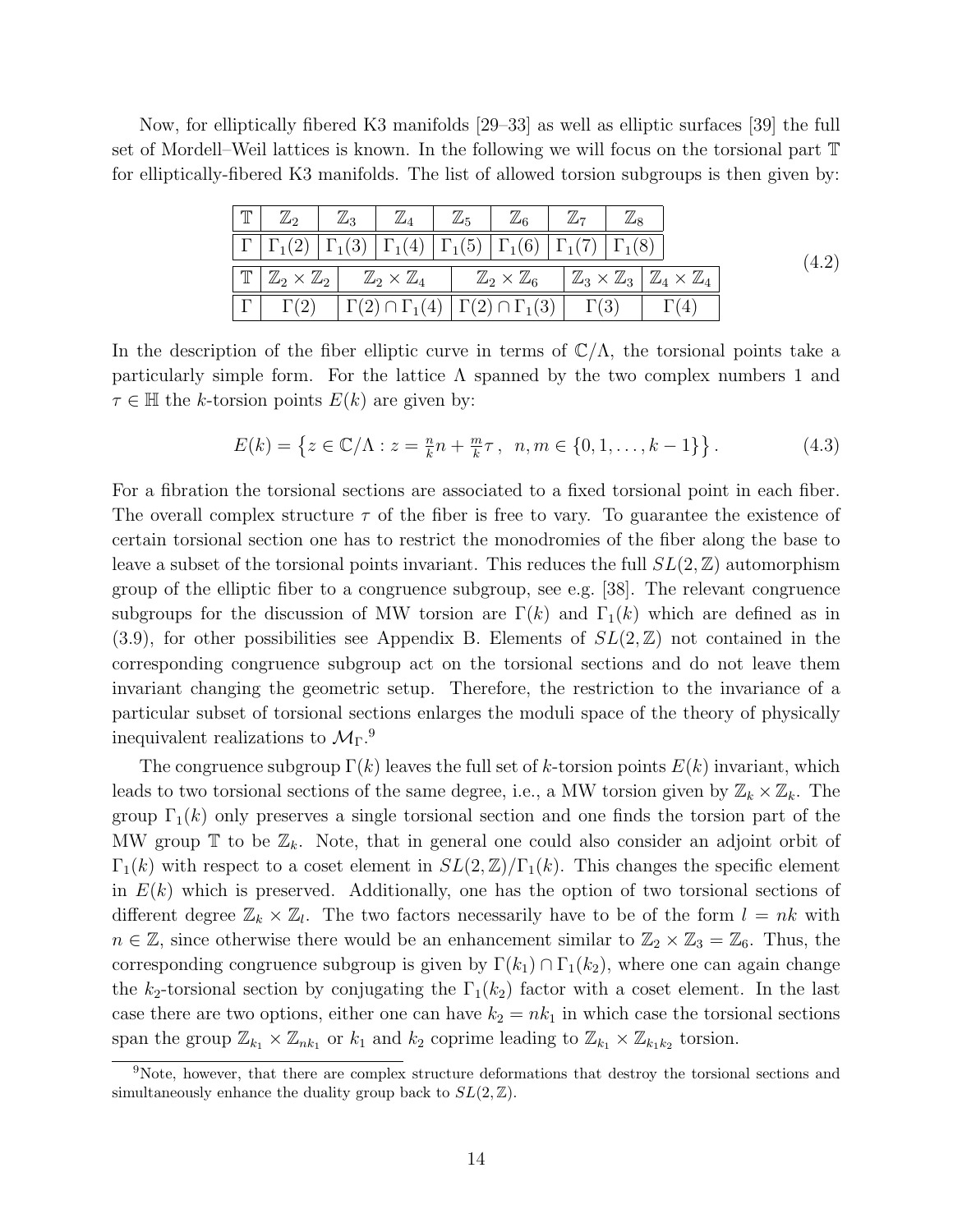Summarizing, we see that the appearance of torsional sections in elliptically-fibered manifolds is strongly correlated with the reduction of the group of automorphism of the fiber to a congruence subgroup of  $SL(2, \mathbb{Z})$ . Moreover, the restriction of the duality group has consequences for the moduli space of the theory given by  $\mathcal{M}_{\Gamma}$ . As discussed above, the allowed compactified modular curves should be of genus zero. For  $\Gamma(k)$  and  $\Gamma_1(k)$  one has [\[40,](#page-23-8) [41\]](#page-23-9):

genus zero: 
$$
\Gamma(k)
$$
 with  $k \in \{2, 3, 4, 5\}$ ,  $\Gamma_1(k)$  with  $k \in \{2, 3, ..., 10, 12\}$ . (4.4)

For congruence subgroups of the form  $\Gamma(k_1) \cap \Gamma(k_2)$ , the ones with genus zero modular curve are given by

$$
\text{genus zero}: \quad \Gamma(2) \cap \Gamma_1(4), \quad \Gamma(2) \cap \Gamma_1(3), \quad \Gamma(2) \cap \Gamma_1(8), \quad \Gamma(3) \cap \Gamma_1(2), \tag{4.5}
$$

which would lead to  $\mathbb{Z}_2 \times \mathbb{Z}_4$ ,  $\mathbb{Z}_2 \times \mathbb{Z}_6$ ,  $\mathbb{Z}_2 \times \mathbb{Z}_8$ , and  $\mathbb{Z}_3 \times \mathbb{Z}_6$  torsion, respectively. We have also included the congruence subgroup for the realizations on K3 manifolds in the table in [\(4.2\)](#page-14-1). Indeed, we see that the list of genus zero subgroups contains all the allowed MW torsion groups for F-theory on K3. The torsion groups not realized for K3 surfaces are given by

Outliers :  $\mathbb{Z}_k$  with  $k \in \{9, 10, 12\}$ ,  $\mathbb{Z}_2 \times \mathbb{Z}_8$ ,  $\mathbb{Z}_3 \times \mathbb{Z}_6$ ,  $\mathbb{Z}_5 \times \mathbb{Z}_5$ . (4.6)

These six outlier theories are allowed from the perspective of the modular curve but seem not to be realized in 8D F-theory vacua. The reason for this is that K3 manifolds can only accommodate a total of 24 zeros of the discriminant of the elliptic fibration on the base  $\mathbb{P}^1$ . This is connected to the fact that the total deficit angle of the defects in the theory has to add up to  $4\pi$  in order to lead to a consistent compact geometry. However, as was shown in [\[21\]](#page-22-4), K3 manifolds with MW torsion define a map from the base  $\mathbb{P}^1$  in the modular curve  $\overline{\mathcal{M}}_{\Gamma}$ , which is a multi-cover. Therefore, the cusps appearing on the modular curve all appear as fiber singularities in the corresponding K3. When checking the outlier models above (see [\[41\]](#page-23-9)), one finds that even for a single covering one would oversaturate the bound of 24. Therefore, these MW torsion groups cannot be realized for elliptically fibered K3 manifolds and the resulting low-energy effective 8D supergravity theories.

Summarizing, we find that the generalization of the cobordism conjecture applied to a restricted monodromy group for type IIB compactifications on a circle, leads to a perfect match with the realized MW torsion for elliptically-fibered K3 manifolds. For this conclusion it was important to include the 7-brane stacks associated to the special points of the non-compactified orbifold modular curve, which trivialize the closed paths associated to non-trivial duality twists for congruence subgroups of genus zero. For higher genus modular curves the allowed 7-branes are not enough, rendering the corresponding theories inconsistent.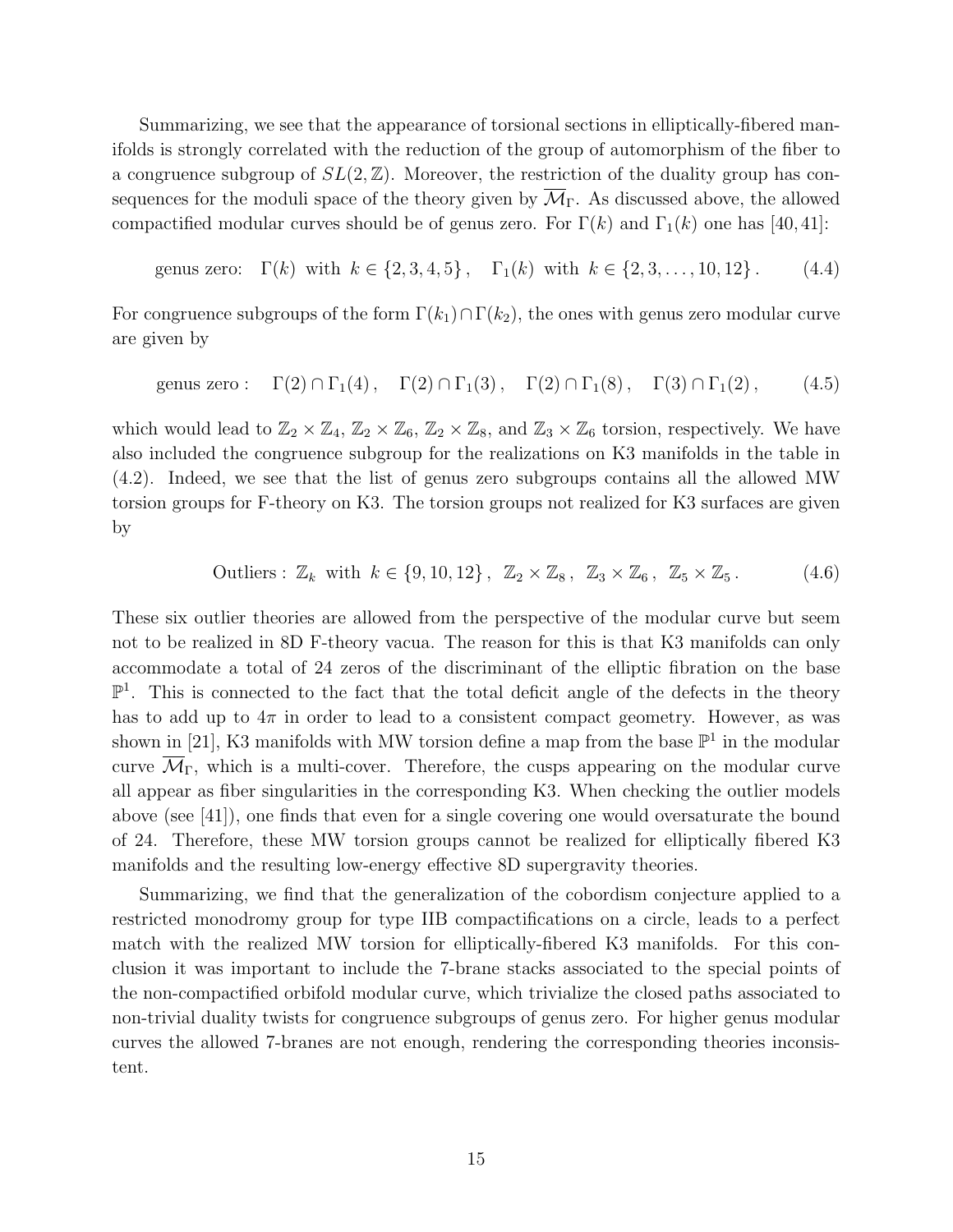#### <span id="page-16-0"></span>5 Conclusions

In this work we employed the uniqueness of quantum gravity theories in order to argue for the presence of 7-branes with non-Abelian statistics in the setup of circle compactifications of type IIB string theory. This shows that for codimension two objects the necessarily Abelian bordism groups  $\Omega_1^{Spin}$  appear to not contain the full information accessible via the bundle structure. We used this to constrain the allowed MW torsion groups for F-theory compactifications to eight dimensions. This was accomplished by a restriction of the duality group to a congruence subgroup that preserves the torsional points. We also found that all duality groups of genus zero are compatible with the consistency constraints. However, some of the models prohibit a compact base manifold when preserving supersymmetry and therefore cannot be realized as an elliptically-fibered K3. Theories with a higher genus duality group are ruled out since the supersymmetric  $[p, q]$  7-branes cannot trivialize the duality twist. These conclusions have a geometric interpretation in terms of the topology of the compactified modular curves  $\overline{\mathcal{M}}_{\Gamma}$ . In the remainder of this section we discuss some future areas of potential investigation.

It is natural to ask if there are other more exotic objects that might "rescue" theories with higher genus duality groups. From what we have deduced here, such objects would need to also involve extending the field space of the theory in a way that the non-contractible cycle on the compactified modular curve becomes contractible. There is no natural candidate of such a field extension in the setup of type IIB vacua, however, one might encounter such effects in other systems with higher genus duality groups. It would be illuminating to study this possibility.

The exotic models that cannot be realized on a K3 manifold might have additional applications when considering time-dependent solutions. In fact, in [\[42\]](#page-23-10), it was demonstrated that one can avoid the bound on the order of the discriminant when including time-dependent configurations. This can be understood as absorbing the brane induced deficit angles by a cosmological constant term. These setups clearly break supersymmetry but may lead to additional possibilities.

Further, there may be similar restrictions for duality groups in other setups. A natural testing ground is  $4D\mathcal{N}=2$  supersymmetric theories, which often possess non-trivial duality groups. We anticipate that coupling such theories to gravity might be affected by constraints similar as the ones discussed here (see also [\[43,](#page-23-11) [44\]](#page-23-12)). Additionally, Abelian gauge theories often transform under duality transformations and might be subject to non-trivial restrictions when coupled to gravity, see e.g., [\[45–](#page-24-0)[47\]](#page-24-1). Moreover, once multiple Abelian gauge factors are considered the duality groups are enlarged to  $Sp(n, \mathbb{Z})$  and one can attempt an analogous classification of the necessary physical objects for these higher-rank groups.

Much of our discussion can be extended to more general physical systems with a non-Abelian duality group and codimension two defects. In particular, we note that our considerations actually suggest a generalization to systems with a parameter space of couplings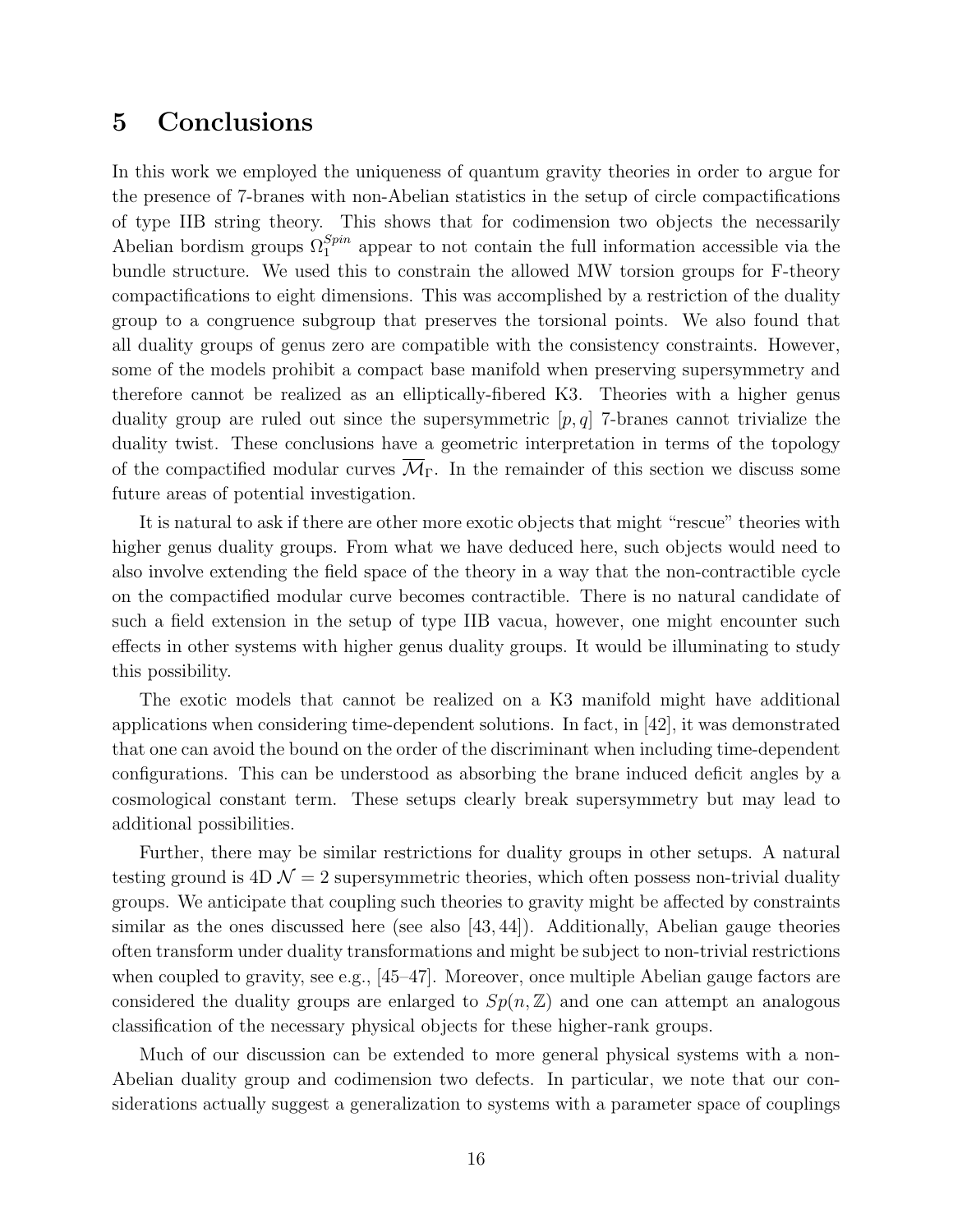rather than a strict moduli space of vacua, as often happens in situations with stabilized moduli. In this setting, we again anticipate that there is a genus constraint on the associated modular curves.

It is also natural to consider other generalizations of bordism groups. For example, in our analysis we assumed that the interpolating manifold had a spin structure but one might consider relaxing this to a pin structure. In the context of 4D gauge theories, this case is of particular significance, as discussed for example in references [\[36,](#page-23-4)[48\]](#page-24-2). Moreover, we have not considered the metaplectic cover of  $SL(2, \mathbb{Z})$ , which appears in the fermionic sector of type IIB string theory [\[37,](#page-23-6) [46\]](#page-24-3). This also points towards an extension of the current approach.

In this paper we have primarily focused on lower-dimensional systems coupled to quantum gravity. On the other hand, it is natural to ask about systems in which we take a decoupling limit where a quantum field theory only couples to a higher-dimensional theory of gravity. This is, for example, the starting point for most discussions of geometric engineering of quantum field theory in string theory. There is also a Swampland conjecture that the only consistent quantum field theories are those which can be consistently coupled to a possibly higher-dimensional theory of gravity [\[49\]](#page-24-4). Here we have seen some hints that the cobordism conjecture may impose non-trivial restrictions on such systems. A further exploration of this possibility would be instructive.

The close interplay between the Swampland conjectures and arithmetic structures such as the Mordell-Weil group of an elliptic curve hints at a more fundamental reformulation of notions of quantum gravity in terms of such discretized structures. It would be interesting to connect these discussions to observations on arithmetic and moduli observed in [\[50–](#page-24-5)[54\]](#page-24-6), as well as the more ambitious proposal of reference [\[55\]](#page-24-7) which aims to recast some concepts from quantum fields and strings in the framework of arithmetic geometry. Such notions may provide a potential route for moving the Swampland conjectures into the realm of theorems.

#### Acknowledgments

We thank M. Montero, P.-K. Oehlmann, and F. Ruehle for helpful discussions. We further thank M. Montero for comments on the manuscript. The work of MD is supported by the individual DFG grant DI 2527/1-1. JJH is supported by a University Research Foundation grant at the University of Pennsylvania and DOE (HEP) Award DE-SC0021484.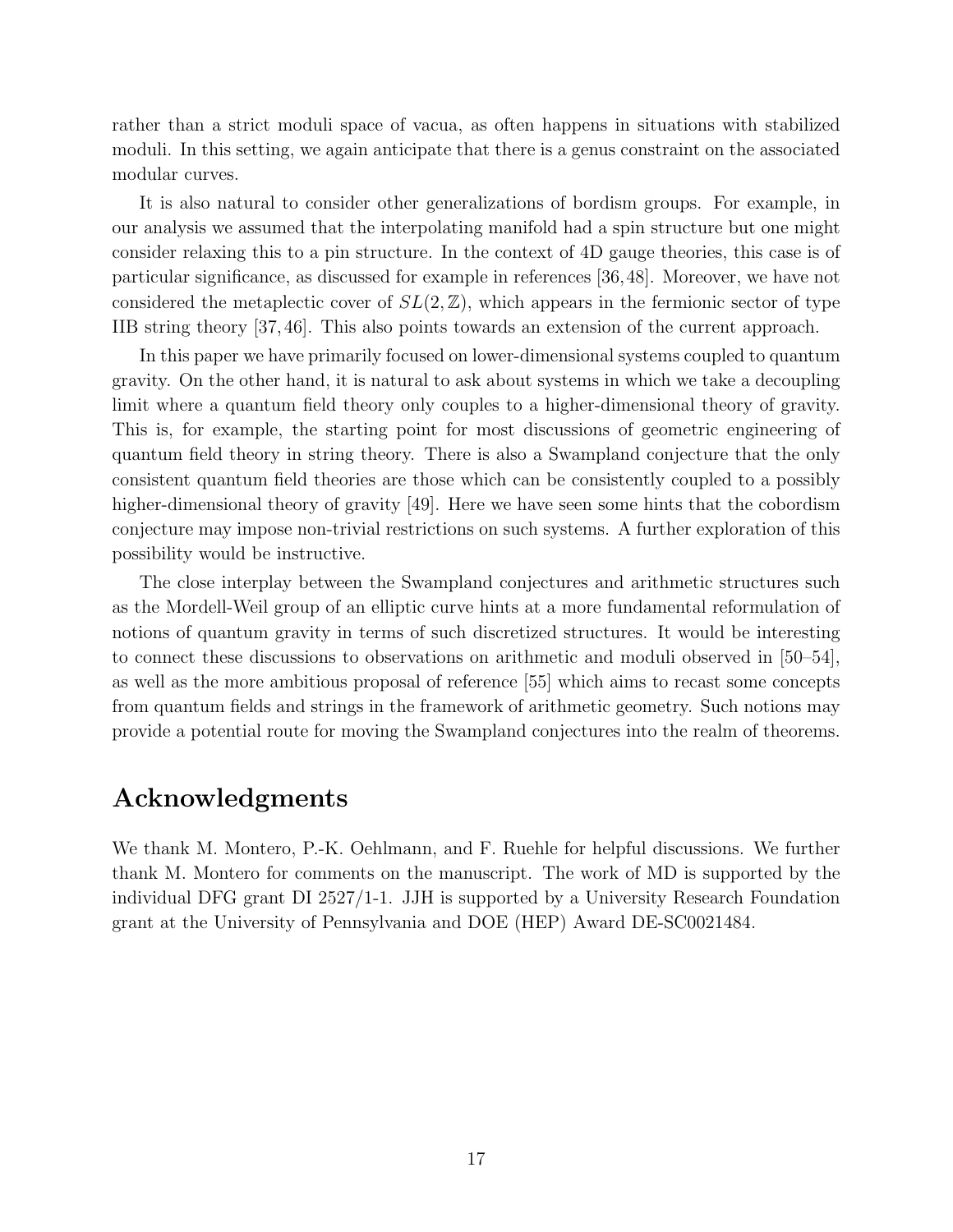### <span id="page-18-0"></span>A Atiyah-Hirzebruch Spectral Sequence for  $\Gamma \subset SL(2,\mathbb{Z})$

In this Appendix we derive the bordism groups  $\Omega_1^{Spin}(B\Gamma)$  from the Atiyah-Hirzebruch spectral sequence, see [\[36\]](#page-23-4) and references therein for a good introduction for physicists. We first briefly recall the necessary tools to evaluate the relevant bordism groups.

The spectral sequence utilizes a filtration, obtained systematically form a Serre fibration  $F \to X \to B$ , of the form

$$
0 = F_{-1}\Omega_n^{Spin}(X) \subset F_0\Omega_n^{Spin}(X) \subset \cdots \subset F_n\Omega_n^{Spin}(X) = \Omega_n^{Spin}(X) ,\tag{A.1}
$$

which defines the groups

$$
E_{k,n-k}^{\infty} = \frac{F_k \Omega_n^{Spin}(X)}{F_{k-1} \Omega_n^{Spin}(X)}.
$$
\n(A.2)

Therefore, the bordism group can be obtained via the solution of an extension problem involving the groups  $E_{p,q}^{\infty}$ . For  $\Omega_1$  two groups contribute and one has

$$
\Omega_1 = e(E_{1,0}^{\infty}, E_{0,1}^{\infty}), \tag{A.3}
$$

with the extensions defined by the short exact sequence

$$
0 \to E_{1,0}^{\infty} \to e(E_{1,0}^{\infty}, E_{0,1}^{\infty}) \to E_{0,1}^{\infty} \to 0.
$$
 (A.4)

In order to obtain the groups  $E_{p,q}^{\infty}$  one starts from the entries on the second sheet  $E_{p,q}^2$  which are given by the homology groups

$$
E_{p,q}^2 = H_p\big(B, \Omega_q^{Spin}(F)\big). \tag{A.5}
$$

In our case we will always use the Serre fibration with  $F = pt$ , from which we obtain

$$
E_{p,q}^2 = H_p\big(X, \Omega_q^{Spin}(pt)\big)\,,\tag{A.6}
$$

with  $\Omega_0^{Spin}(pt) = \mathbb{Z}$  and  $\Omega_1^{Spin}(pt) = \mathbb{Z}_2$ . The third sheet is then obtained by the cohomology of the differentials

$$
d_2: E_{p,q}^2 \to E_{p-2,q+1}^2. \tag{A.7}
$$

However, since  $E_{p,q}^{\infty}$  vanishes for negative p, q,  $E_{1,0}^2$  is not affected and one has

$$
E_{1,0}^2 = E_{1,0}^{\infty} \,. \tag{A.8}
$$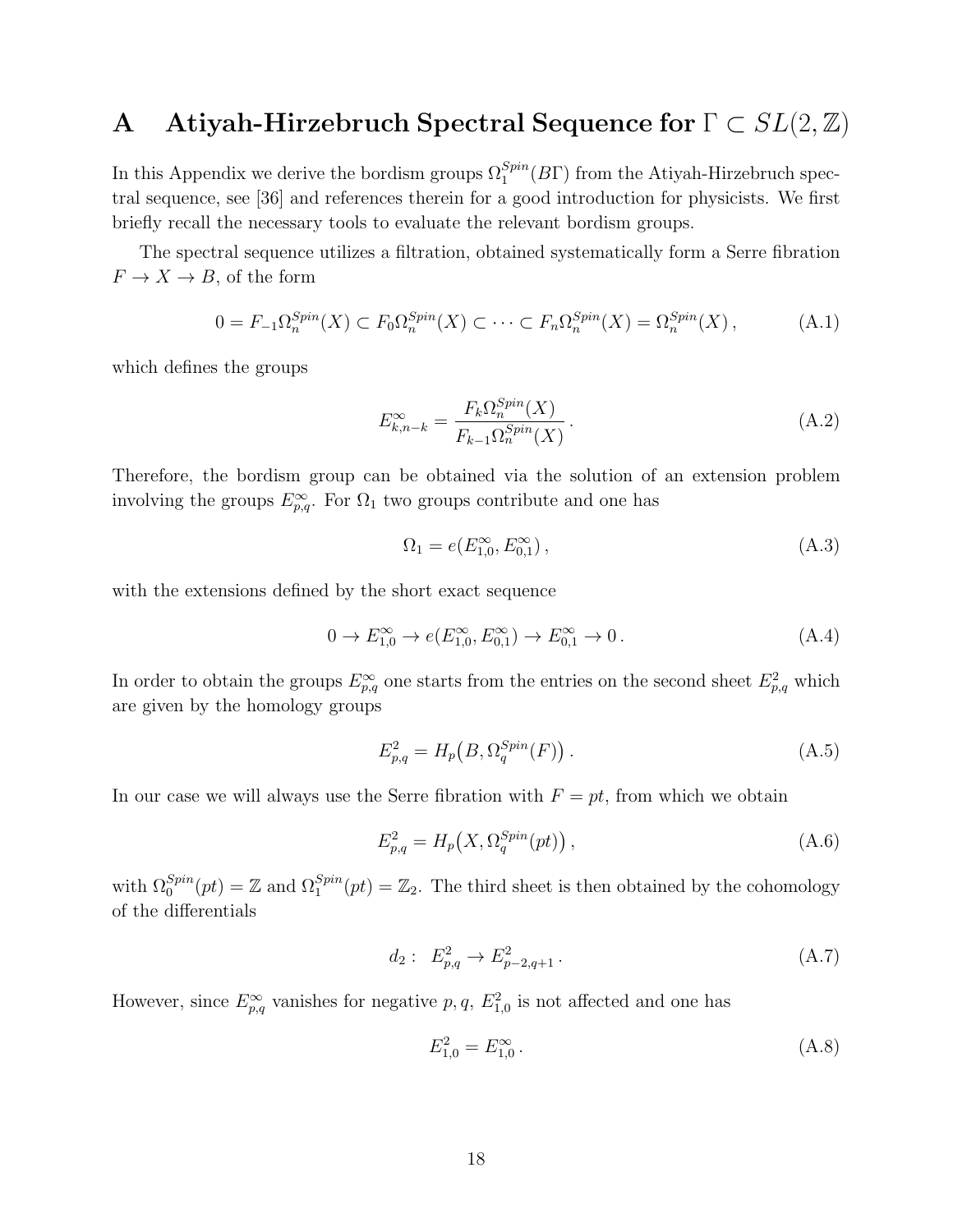Additionally, one has

$$
E_{2,0}^2 = H_2(X, \mathbb{Z}), \tag{A.9}
$$

which is trivial for the spaces we consider. Consequently, also  $E_{0,1}^2$  is unaffected by the differential and we conclude

$$
\Omega_1^{Spin}(B\Gamma) = e(E_{1,0}^2, E_{0,1}^2).E\tag{A.10}
$$

The involved homology groups are given by

$$
E_{1,0}^2 = H_1(B\Gamma, \Omega_0^{Spin}(pt)) = H_1(B\Gamma, \mathbb{Z}), \quad E_{0,1}^2 = H_0(B\Gamma, \Omega_1^{Spin}(pt)) = H_0(B\Gamma, \mathbb{Z}_2).
$$
\n(A.11)

The first group is given by the Abelianization of  $\pi_1(B\Gamma) \simeq \pi_0(\Gamma) \simeq \Gamma$ ,

$$
E_{1,0}^{\infty} = H_1(B\Gamma, \mathbb{Z}) = \text{Ab}(\Gamma). \tag{A.12}
$$

For  $\Gamma = SL(2, \mathbb{Z})$  this is identified to be  $\mathbb{Z}_{12}$ . For the second involved group we note that  $\Omega_1^{Spin}$  $\mathbb{Z}_1^{pnn}(pt) = \mathbb{Z}_2$ , which can be understood as the two choices of the spin structure on the circle. Now, since  $B\Gamma$  is path-connected we see that universally

$$
H_0(B\Gamma, \mathbb{Z}_2) = H_0(B\Gamma, \mathbb{Z}) \otimes \mathbb{Z}_2 = \mathbb{Z}_2, \qquad (A.13)
$$

via the universal coefficient theorem. We therefore find that for a general congruence subgroup  $\Gamma \subset SL(2,\mathbb{Z})$  one has

$$
\Omega_1^{Spin}(B\Gamma) = e(\text{Ab}(\Gamma), \mathbb{Z}_2), \qquad (A.14)
$$

which in particular for  $SL(2, \mathbb{Z})$  leads to

$$
\Omega_1^{Spin}(BSL(2,\mathbb{Z})) = e(\mathbb{Z}_{12}, \mathbb{Z}_2). \tag{A.15}
$$

Next, we want to argue that the extension is actually trivial using the structure of  $SL(2, \mathbb{Z})$ as an amalgamated free product  $\mathbb{Z}_4 *_{\mathbb{Z}_2} \mathbb{Z}_6$ .

First, we note that the generator of  $\mathbb{Z}_2$  is mapped into  $\mathbb{Z}_4$  and  $\mathbb{Z}_6$ , by

$$
\mathbb{Z}_4: x_2 \mapsto x_4^2, \quad \mathbb{Z}_6: x_2 \mapsto x_6^3, \tag{A.16}
$$

where  $x_i$  denotes the generator of  $\mathbb{Z}_i$ . Second, since bordisms are a generalized homology we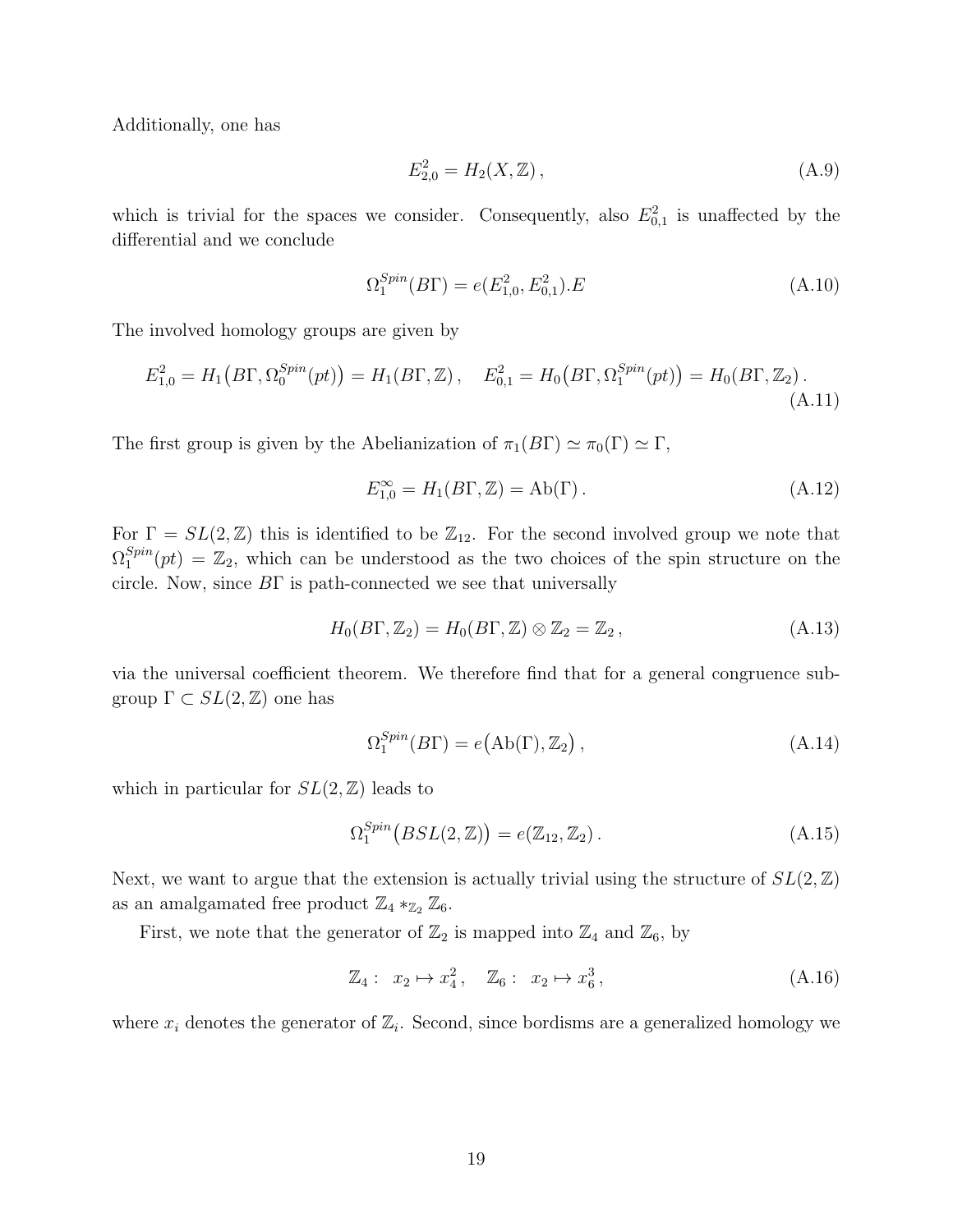have a long exact sequence of the form, see [\[45\]](#page-24-0),

$$
\dots \to \Omega_d^{Spin}(B\mathbb{Z}_2) \to \Omega_d^{Spin}(B\mathbb{Z}_4) \oplus \Omega_d^{Spin}(B\mathbb{Z}_6) \to \Omega_d^{Spin}(BSL(2,\mathbb{Z})) \to \Omega_{d-1}^{Spin}(B\mathbb{Z}_2) \to \dots \tag{A.17}
$$

With  $d=1$  one has

$$
\dots \to \mathbb{Z}_2 \oplus \mathbb{Z}_2 \to (\mathbb{Z}_2 \oplus \mathbb{Z}_4) \oplus (\mathbb{Z}_2 \oplus \mathbb{Z}_6) \to \Omega_1^{Spin}(BSL(2,\mathbb{Z})) \to \mathbb{Z} \to \dots \tag{A.18}
$$

In all the  $B\mathbb{Z}_i$  cases one can relate the first  $\mathbb{Z}_2$  factor to the spin structure on the circle. The relevant bordisms groups can be found in [\[56,](#page-24-8)[36\]](#page-23-4), where the groups for  $\mathbb{Z}_6$  can be derived from  $\mathbb{Z}_2$  and  $\mathbb{Z}_3$  along the lines of [\[45\]](#page-24-0). Since  $\Omega_1^{Spin}(BSL(2,\mathbb{Z}))$  is torsion the last map is trivial. The identification of the first factors as the spin structure together with the embedding of  $\mathbb{Z}_2$  as discussed above then specify the quotient action and suggest

$$
\Omega_1^{Spin}(BSL(2,\mathbb{Z})) \simeq \frac{(\mathbb{Z}_2 \oplus \mathbb{Z}_4) \oplus (\mathbb{Z}_2 \oplus \mathbb{Z}_6)}{\mathbb{Z}_2 \oplus \mathbb{Z}_2} = \mathbb{Z}_2 \oplus \mathbb{Z}_{12}.
$$
 (A.19)

Equivalently, this suggests that

<span id="page-20-2"></span>
$$
\Omega_1^{Spin}(B\Gamma) \simeq \mathbb{Z}_2 \oplus \mathrm{Ab}(\Gamma) \,. \tag{A.20}
$$

leveraging the structure of  $\Gamma$  as finite free product of cyclic groups.

In fact there is a simpler argument to show that the first spin bordism group splits<sup>[10](#page-20-1)</sup>. For generalized cohomology theories  $H<sup>n</sup>(X)$  one has the splitting

$$
H^{n}(X) \simeq \tilde{H}^{n}(X) \oplus H^{n}(pt), \qquad (A.21)
$$

with the reduced cohomology group  $\tilde{H}^n(X)$ . In the case at hand this means that  $E_{0,q}^{\bullet}$ stabilizes on the second page of the AHSS and that the extension is indeed trivial. From this, [\(A.20\)](#page-20-2) follows directly.

#### <span id="page-20-0"></span>B Genus Zero Congruence Subgroups

In this Appendix we discuss in greater detail congruence subgroups  $\Gamma \subset SL(2, \mathbb{Z})$  associated with a modular curve of genus zero. Including  $\Gamma_0(k)$  as defined in line [\(3.9\)](#page-12-0), we recall the genus zero realization in the three families of congruence subgroups  $\Gamma(k)$ ,  $\Gamma_1(k)$ , and  $\Gamma_0(k)$ 

$$
\Gamma(k): k \in \{2, 3, 4, 5\},
$$
  
\n
$$
\Gamma_1(k): k \in \{2, 3, ..., 10, 12\},
$$
  
\n
$$
\Gamma_0(k): k \in \{2, 3, ..., 10, 12, 13, 16, 18, 25\}.
$$
\n(B.1)

<span id="page-20-1"></span><sup>10</sup>We thank the anonymous referee for pointing this out to us.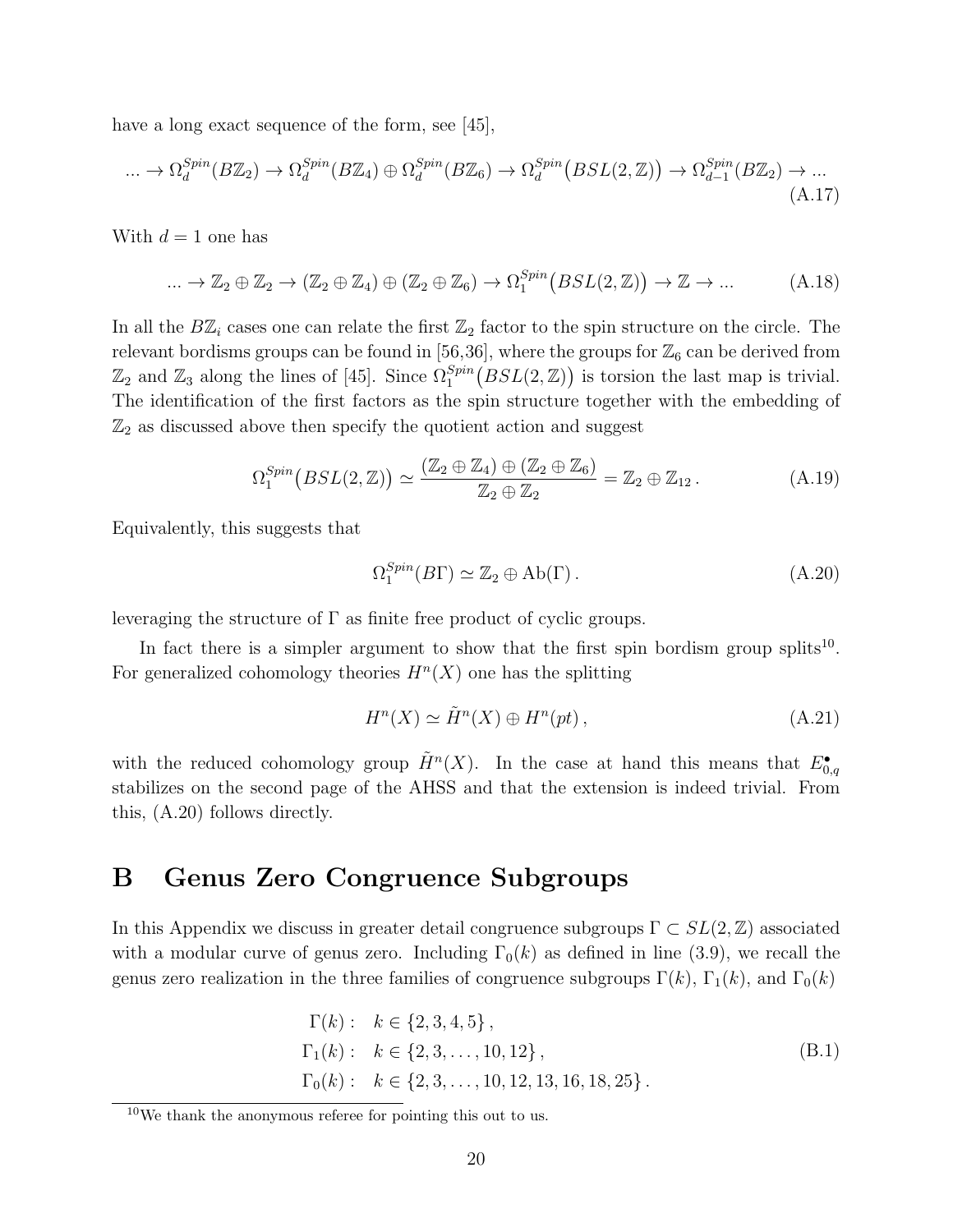There are additional possibilities for the intersection of the groups above, e.g.  $\Gamma_0(25)\cap \Gamma_1(5)$ , and groups that cannot be described in terms of the standard congruence subgroups above. See [\[41\]](#page-23-9) for a full list and classification. These duality groups do not leave torsional sections invariant in the F-theory interpretation, but there might be other physical consequences induced by the reduction of allowed fiber automorphisms, which could be tested by explicitly constructing corresponding elliptically-fibered K3 manifolds where possible.

#### References

- <span id="page-21-0"></span>[1] C. Vafa, "The String landscape and the swampland," [arXiv:hep-th/0509212](http://arxiv.org/abs/hep-th/0509212).
- <span id="page-21-1"></span>[2] H. Ooguri and C. Vafa, "On the Geometry of the String Landscape and the Swampland," [Nucl. Phys. B](http://dx.doi.org/10.1016/j.nuclphysb.2006.10.033) 766 (2007) 21-33,  $arXiv:hep-th/0605264$ .
- <span id="page-21-2"></span>[3] T. D. Brennan, F. Carta, and C. Vafa, "The String Landscape, the Swampland, and the Missing Corner,"  $Pos$  [TASI2017](http://dx.doi.org/10.22323/1.305.0015) (2017) 015, [arXiv:1711.00864 \[hep-th\]](http://arxiv.org/abs/1711.00864).
- <span id="page-21-3"></span>[4] E. Palti, "The Swampland: Introduction and Review," [Fortsch. Phys.](http://dx.doi.org/10.1002/prop.201900037) 67 no. 6, (2019) [1900037,](http://dx.doi.org/10.1002/prop.201900037) [arXiv:1903.06239 \[hep-th\]](http://arxiv.org/abs/1903.06239).
- <span id="page-21-4"></span>[5] A. Adams, O. DeWolfe, and W. Taylor, "String universality in ten dimensions," [Phys.](http://dx.doi.org/10.1103/PhysRevLett.105.071601) *Rev. Lett.*  $105$  [\(2010\) 071601,](http://dx.doi.org/10.1103/PhysRevLett.105.071601)  $arXiv:1006.1352$  [hep-th].
- <span id="page-21-5"></span>[6] H.-C. Kim, G. Shiu, and C. Vafa, "Branes and the Swampland," [Phys. Rev. D](http://dx.doi.org/10.1103/PhysRevD.100.066006) 100 [no. 6, \(2019\) 066006,](http://dx.doi.org/10.1103/PhysRevD.100.066006) [arXiv:1905.08261 \[hep-th\]](http://arxiv.org/abs/1905.08261).
- <span id="page-21-6"></span>[7] I. García-Etxebarria, H. Hayashi, K. Ohmori, Y. Tachikawa, and K. Yonekura, "8d gauge anomalies and the topological Green-Schwarz mechanism," JHEP 11 [\(2017\)](http://dx.doi.org/10.1007/JHEP11(2017)177) [177,](http://dx.doi.org/10.1007/JHEP11(2017)177) [arXiv:1710.04218 \[hep-th\]](http://arxiv.org/abs/1710.04218).
- <span id="page-21-7"></span>[8] M. Cvetič, M. Dierigl, L. Lin, and H. Y. Zhang, "String Universality and Non-Simply-Connected Gauge Groups in 8d," [Phys. Rev. Lett.](http://dx.doi.org/10.1103/PhysRevLett.125.211602) 125 no. 21, (2020) [211602,](http://dx.doi.org/10.1103/PhysRevLett.125.211602) [arXiv:2008.10605 \[hep-th\]](http://arxiv.org/abs/2008.10605).
- <span id="page-21-10"></span>[9] H. Ooguri and T. Takayanagi, "Cobordism Conjecture in AdS," [arXiv:2006.13953](http://arxiv.org/abs/2006.13953) [\[hep-th\]](http://arxiv.org/abs/2006.13953).
- <span id="page-21-8"></span>[10] M. Montero and C. Vafa, "Cobordism Conjecture, Anomalies, and the String Lamppost Principle," [arXiv:2008.11729 \[hep-th\]](http://arxiv.org/abs/2008.11729).
- <span id="page-21-9"></span>[11] J. McNamara and C. Vafa, "Cobordism Classes and the Swampland," [arXiv:1909.10355 \[hep-th\]](http://arxiv.org/abs/1909.10355).
- <span id="page-21-11"></span>[12] C. Vafa, "Evidence for F-Theory," Nucl. Phys. B469 [\(1996\) 403–418,](http://dx.doi.org/10.1016/0550-3213(96)00172-1) [arXiv:hep-th/9602022](http://arxiv.org/abs/hep-th/9602022).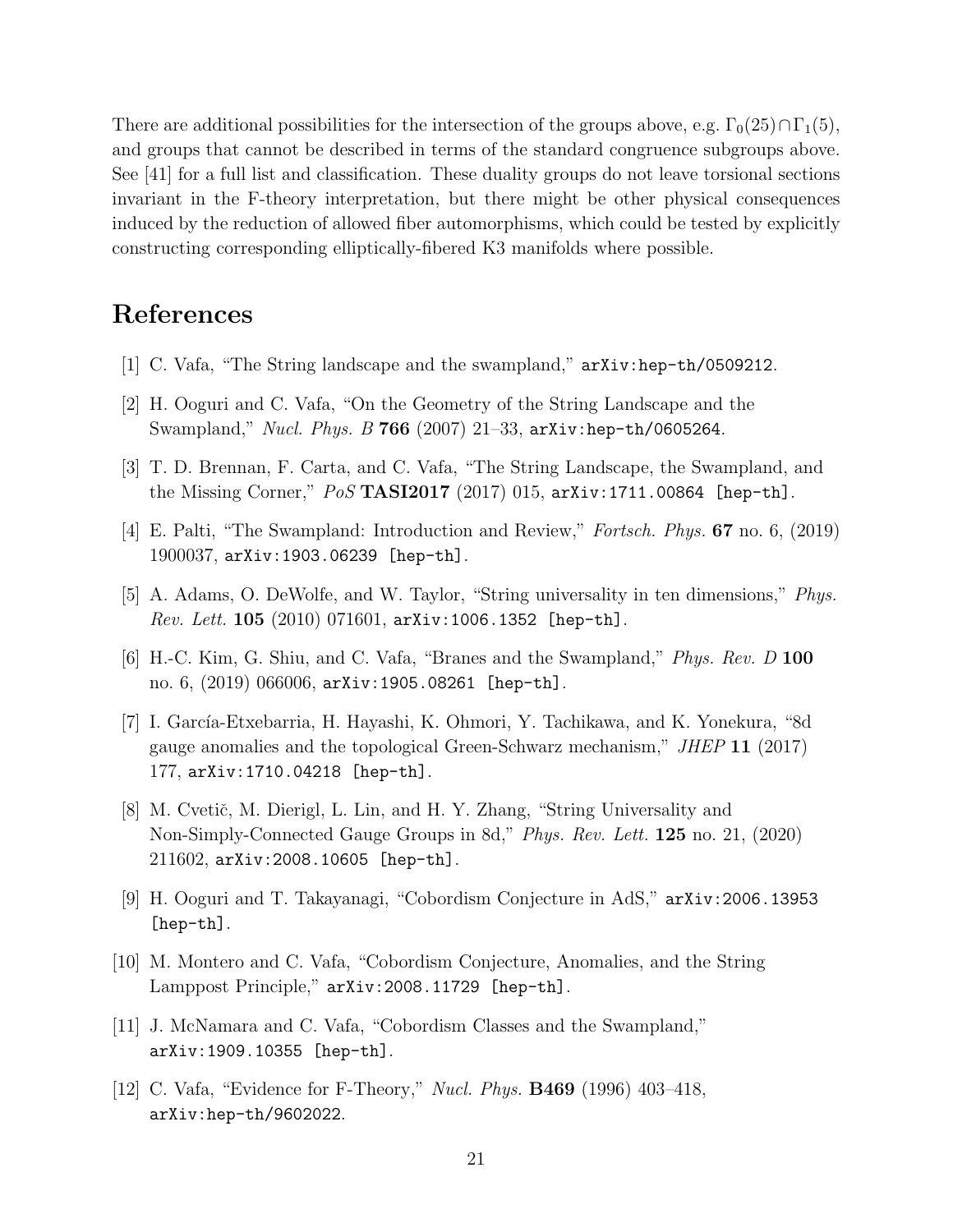- [13] D. R. Morrison and C. Vafa, "Compactifications of F-theory on Calabi-Yau Threefolds  $-$  I," *[Nucl. Phys. B](http://dx.doi.org/10.1016/0550-3213(96)00242-8)* 473 (1996) 74–92, [arXiv:hep-th/9602114](http://arxiv.org/abs/hep-th/9602114).
- <span id="page-22-0"></span>[14] D. R. Morrison and C. Vafa, "Compactifications of F-theory on Calabi-Yau Threefolds - II," Nucl. Phys. B 476 (1996) 437-469, [arXiv:hep-th/9603161](http://arxiv.org/abs/hep-th/9603161).
- <span id="page-22-1"></span>[15] J. J. Heckman, "Particle Physics Implications of F-theory," [Ann. Rev. Nucl. Part. Sci.](http://dx.doi.org/10.1146/annurev.nucl.012809.104532) 60  $(2010)$  237-265, [arXiv:1001.0577 \[hep-th\]](http://arxiv.org/abs/1001.0577).
- [16] T. Weigand, "Lectures on F-theory Compactifications and Model Building," [Class.](http://dx.doi.org/10.1088/0264-9381/27/21/214004) Quant. Grav. 27 [\(2010\) 214004,](http://dx.doi.org/10.1088/0264-9381/27/21/214004)  $arXiv:1009.3497$  [hep-th].
- [17] W. Taylor, "TASI Lectures on Supergravity and String Vacua in Various Dimensions," [arXiv:1104.2051 \[hep-th\]](http://arxiv.org/abs/1104.2051).
- <span id="page-22-2"></span>[18] T. Weigand, "F-theory," PoS TASI2017 (2018) 016, [arXiv:1806.01854 \[hep-th\]](http://arxiv.org/abs/1806.01854).
- <span id="page-22-3"></span>[19] P. S. Aspinwall and D. R. Morrison, "Nonsimply connected gauge groups and rational points on elliptic curves,"  $JHEP$  07 [\(1998\) 012,](http://dx.doi.org/10.1088/1126-6708/1998/07/012)  $arXiv:hep-th/9805206$ .
- [20] C. Mayrhofer, D. R. Morrison, O. Till, and T. Weigand, "Mordell-Weil Torsion and the Global Structure of Gauge Groups in F-theory,"  $JHEP$  10 [\(2014\) 016,](http://dx.doi.org/10.1007/JHEP10(2014)016) [arXiv:1405.3656 \[hep-th\]](http://arxiv.org/abs/1405.3656).
- <span id="page-22-4"></span>[21] N. Hajouji and P.-K. Oehlmann, "Modular Curves and Mordell-Weil Torsion in F-theory,"  $JHEP$  04 [\(2020\) 103,](http://dx.doi.org/10.1007/JHEP04(2020)103)  $arXiv:1910.04095$  [hep-th].
- <span id="page-22-5"></span>[22] M. Cvetič and L. Lin, "TASI Lectures on Abelian and Discrete Symmetries in F-theory,"  $PoS$  [TASI2017](http://dx.doi.org/10.22323/1.305.0020) (2018) 020, [arXiv:1809.00012 \[hep-th\]](http://arxiv.org/abs/1809.00012).
- <span id="page-22-7"></span>[23] A. Kapustin and N. Seiberg, "Coupling a QFT to a TQFT and Duality," [JHEP](http://dx.doi.org/10.1007/JHEP04(2014)001) 04  $(2014)$  001, [arXiv:1401.0740 \[hep-th\]](http://arxiv.org/abs/1401.0740).
- <span id="page-22-8"></span>[24] D. Gaiotto, A. Kapustin, N. Seiberg, and B. Willett, "Generalized Global Symmetries,"  $JHEP$  02 [\(2015\) 172,](http://dx.doi.org/10.1007/JHEP02(2015)172)  $arXiv:1412.5148$  [hep-th].
- <span id="page-22-9"></span>[25] M. Dierigl, P.-K. Oehlmann, and F. Ruehle, "Non-Simply-Connected Symmetries in 6D SCFTs,"  $JHEP$  10 [\(2020\) 173,](http://dx.doi.org/10.1007/JHEP10(2020)173) [arXiv:2005.12929 \[hep-th\]](http://arxiv.org/abs/2005.12929).
- [26] F. Apruzzi, M. Dierigl, and L. Lin, "The Fate of Discrete 1-Form Symmetries in 6d," [arXiv:2008.09117 \[hep-th\]](http://arxiv.org/abs/2008.09117).
- <span id="page-22-10"></span>[27] L. Bhardwaj and S. Schäfer-Nameki, "Higher-form symmetries of 6d and 5d theories," [arXiv:2008.09600 \[hep-th\]](http://arxiv.org/abs/2008.09600).
- <span id="page-22-6"></span>[28] A. Font, B. Fraiman, M. Graña, C. A. Núñez, and H. Parra, "Exploring the landscape of heterotic strings on  $\mathrm{T}^d,$ " [arXiv:2007.10358 \[hep-th\]](http://arxiv.org/abs/2007.10358).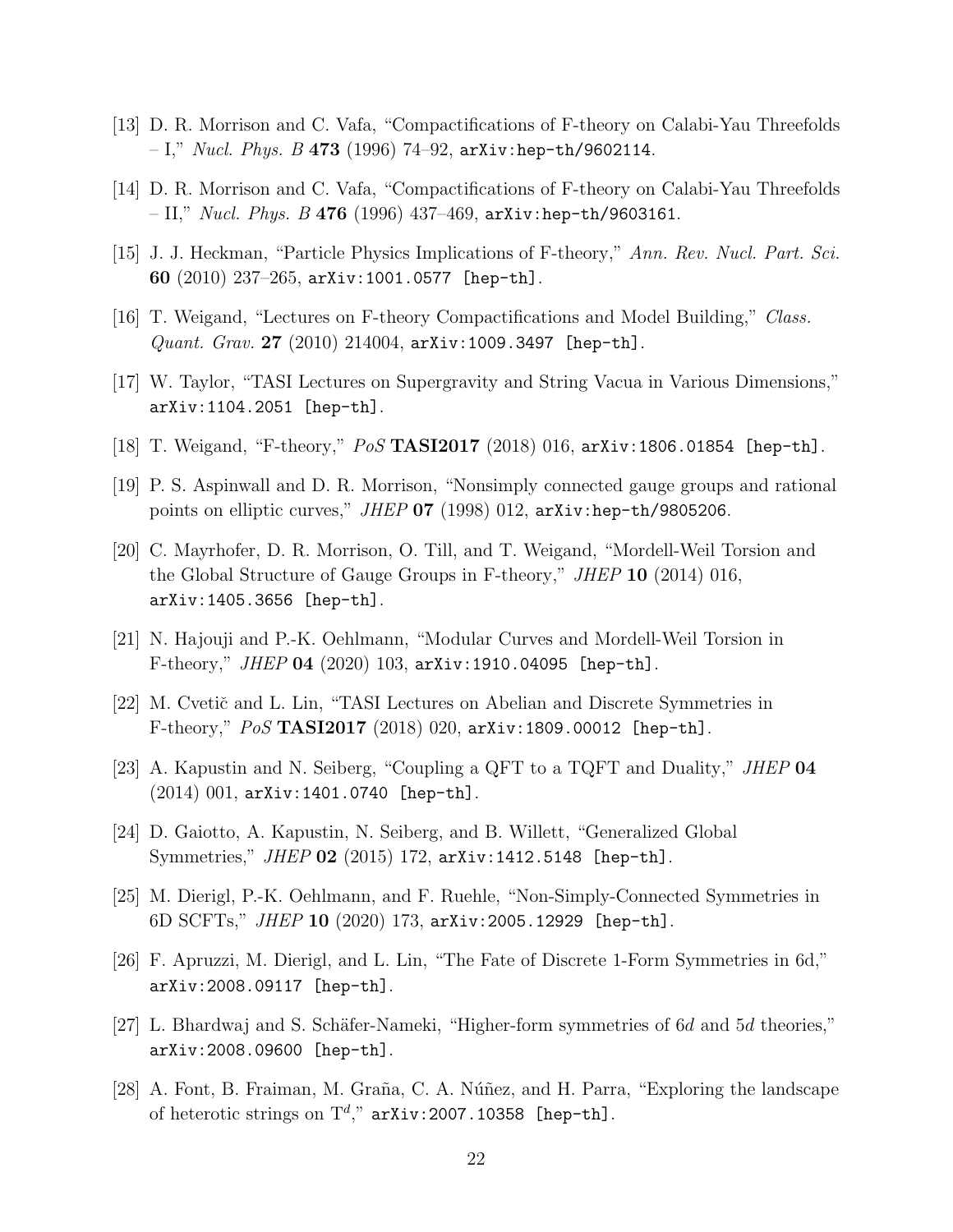- <span id="page-23-0"></span>[29] R. Miranda and U. Persson, "Mordell-Weil groups of extremal elliptic K3 surfaces.," Sympos. Math. no. XXXII, (1991) 167–192.
- [30] Q. Ye, "On Extremal Elliptic K3 Surfaces," [arXiv:math/9901081 \[math.AG\]](http://arxiv.org/abs/math/9901081).
- [31] E. Artal-Bartolo, H. Tokunaga, and D. Zhang, "Miranda-persson's problem on extremal elliptic k3 surfaces," *Pacific Journal of Mathematics* **202** (2002) 37–72.
- [32] I. Shimada, "On elliptic K3 surfaces.," Michigan Math. J. 47 [no. 3, \(2000\) 423–446.](http://dx.doi.org/10.1307/mmj/1030132587)
- <span id="page-23-1"></span>[33] I. Shimada and D.-Q. Zhang, "Classification of extremal elliptic K3 surfaces and fundamental groups of open  $K3$  surfaces," Nagoya Math. J. 161 (2001) 23-54.
- <span id="page-23-2"></span>[34] Y. Tachikawa and K. Yonekura, "Why are fractional charges of orientifolds compatible with Dirac quantization?," SciPost Phys. 7 [no. 5, \(2019\) 058,](http://dx.doi.org/10.21468/SciPostPhys.7.5.058)  $arXiv:1805.02772$ [\[hep-th\]](http://arxiv.org/abs/1805.02772).
- <span id="page-23-3"></span>[35] M. R. Gaberdiel, T. Hauer, and B. Zwiebach, "Open string-string junction transitions," *Nucl. Phys. B* 525 [\(1998\) 117–145,](http://dx.doi.org/10.1016/S0550-3213(98)00290-9)  $arXiv:hep-th/9801205$ .
- <span id="page-23-4"></span>[36] I. García-Etxebarria and M. Montero, "Dai-Freed anomalies in particle physics,"  $JHEP$  08 [\(2019\) 003,](http://dx.doi.org/10.1007/JHEP08(2019)003) [arXiv:1808.00009 \[hep-th\]](http://arxiv.org/abs/1808.00009).
- <span id="page-23-6"></span>[37] T. Pantev and E. Sharpe, "Duality group actions on fermions," JHEP 11 [\(2016\) 171,](http://dx.doi.org/10.1007/JHEP11(2016)171) [arXiv:1609.00011 \[hep-th\]](http://arxiv.org/abs/1609.00011).
- <span id="page-23-5"></span>[38] F. Diamond and J. Shurman, A First Course in Modular Forms. Graduate Texts in Mathematics. Springer New York, 2006.
- <span id="page-23-7"></span>[39] R. Miranda and U. Persson, "On extremal rational elliptic surfaces.," Mathematische Zeitschrift 193 (1986) 537-558. <http://eudml.org/doc/173804>.
- <span id="page-23-8"></span>[40] C. J. Cummins and S. Pauli, "Congruence subgroups of  $PSL(2, \mathbb{Z})$  of genus less than or equal to 24," *Experiment. Math.* **12** no. 2,  $(2003)$  243–255.
- <span id="page-23-9"></span>[41] C. J. Cummins and S. Pauli, "Congruence subgroups of  $PSL(2, \mathbb{Z})$ ." <https://mathstats.uncg.edu/sites/pauli/congruence/congruence.html>.
- <span id="page-23-10"></span>[42] M. Kleban and M. Redi, "Expanding F-Theory," JHEP 09 [\(2007\) 038,](http://dx.doi.org/10.1088/1126-6708/2007/09/038) [arXiv:0705.2020 \[hep-th\]](http://arxiv.org/abs/0705.2020).
- <span id="page-23-11"></span>[43] S. Cecotti and C. Vafa, "Theta-problem and the String Swampland," [arXiv:1808.03483 \[hep-th\]](http://arxiv.org/abs/1808.03483).
- <span id="page-23-12"></span>[44] J. J. Heckman and C. Vafa, "Fine Tuning, Sequestering, and the Swampland," [Phys.](http://dx.doi.org/10.1016/j.physletb.2019.135004) *Lett. B* 798 [\(2019\) 135004,](http://dx.doi.org/10.1016/j.physletb.2019.135004)  $arXiv:1905.06342$  [hep-th].